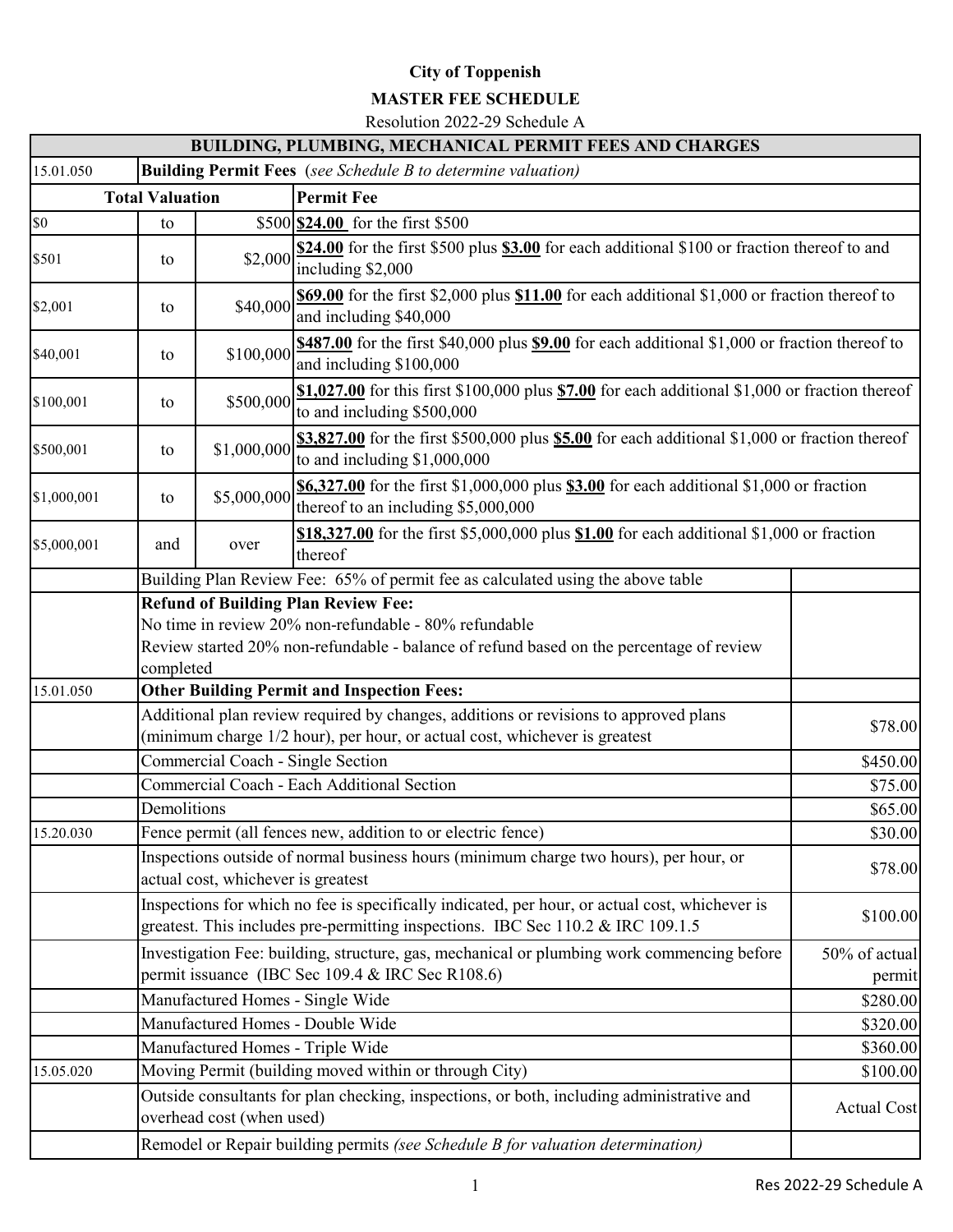|                            | Re-inspection fees, per hour, or actual cost, whichever is greatest                                                                                                                                                                                                                                                                                                                                                                                                                                                                                                                                                                                                                                                               | \$78.00            |
|----------------------------|-----------------------------------------------------------------------------------------------------------------------------------------------------------------------------------------------------------------------------------------------------------------------------------------------------------------------------------------------------------------------------------------------------------------------------------------------------------------------------------------------------------------------------------------------------------------------------------------------------------------------------------------------------------------------------------------------------------------------------------|--------------------|
|                            | Re-Roofing - Residential, one- and two-family units                                                                                                                                                                                                                                                                                                                                                                                                                                                                                                                                                                                                                                                                               | \$75.00            |
|                            | Re-Roofing - Non-Residential, square feet up to 10,000                                                                                                                                                                                                                                                                                                                                                                                                                                                                                                                                                                                                                                                                            | \$125.00           |
|                            | Re-Roofing - Non-Residential, per each additional 10,000 square feet or fraction thereof                                                                                                                                                                                                                                                                                                                                                                                                                                                                                                                                                                                                                                          | \$75.00            |
|                            | Shipping container placement permit fee - per container                                                                                                                                                                                                                                                                                                                                                                                                                                                                                                                                                                                                                                                                           | \$234.00           |
|                            | Shipping container placement plan review fee (65% of permit fee)                                                                                                                                                                                                                                                                                                                                                                                                                                                                                                                                                                                                                                                                  | \$152.10           |
|                            | Swimming Pools (depth of 24" or more - IBC Sec. 105.2.9 & IRC Sec. R105.2.7)                                                                                                                                                                                                                                                                                                                                                                                                                                                                                                                                                                                                                                                      | \$110.00           |
|                            | Exempt: Spas, saunas, or hot tubs with safety covers                                                                                                                                                                                                                                                                                                                                                                                                                                                                                                                                                                                                                                                                              |                    |
|                            | <b>Flood Development Permit Fee:</b>                                                                                                                                                                                                                                                                                                                                                                                                                                                                                                                                                                                                                                                                                              |                    |
| 15.30.110                  | Flood development permit, new or addition residential and nonresidential construction                                                                                                                                                                                                                                                                                                                                                                                                                                                                                                                                                                                                                                             | \$100.00           |
| 15.30.160(F)               | Flood development permit detached garages, small storage sheds and small water tanks                                                                                                                                                                                                                                                                                                                                                                                                                                                                                                                                                                                                                                              | \$0.00             |
| 15.01.050                  | Mechanical Permit Fees: (see Schedule B for permit fees)                                                                                                                                                                                                                                                                                                                                                                                                                                                                                                                                                                                                                                                                          |                    |
|                            | <b>Other Mechanical Inspection Fees:</b>                                                                                                                                                                                                                                                                                                                                                                                                                                                                                                                                                                                                                                                                                          |                    |
|                            | Additional plan review required by changes, additions or revisions to approved plans, per                                                                                                                                                                                                                                                                                                                                                                                                                                                                                                                                                                                                                                         | \$78.00            |
|                            | hour for minimum one-half hour                                                                                                                                                                                                                                                                                                                                                                                                                                                                                                                                                                                                                                                                                                    |                    |
|                            | Inspections for which no fee is specifically indicated                                                                                                                                                                                                                                                                                                                                                                                                                                                                                                                                                                                                                                                                            | \$20.00            |
|                            | Reinspection (after one inspection and one reinspection)                                                                                                                                                                                                                                                                                                                                                                                                                                                                                                                                                                                                                                                                          | \$25.00            |
|                            | Inspections outside normal business hours, per hour for minimum of two hours                                                                                                                                                                                                                                                                                                                                                                                                                                                                                                                                                                                                                                                      | \$100.00           |
| 15.01.050                  | Plumbing Permit Fees: (see Schedule B for permit fees)                                                                                                                                                                                                                                                                                                                                                                                                                                                                                                                                                                                                                                                                            |                    |
|                            | <b>Other Plumbing Inspections and Fees:</b>                                                                                                                                                                                                                                                                                                                                                                                                                                                                                                                                                                                                                                                                                       |                    |
|                            | Additional plan review required by changes, additions or revisions to approved plans, per                                                                                                                                                                                                                                                                                                                                                                                                                                                                                                                                                                                                                                         | \$78.00            |
|                            | hour for minimum one-half hour                                                                                                                                                                                                                                                                                                                                                                                                                                                                                                                                                                                                                                                                                                    |                    |
|                            | Inspections outside normal business hours, per hour for minimum of two hours                                                                                                                                                                                                                                                                                                                                                                                                                                                                                                                                                                                                                                                      | \$100.00           |
|                            | Reinspection (after one inspection and one reinspection)                                                                                                                                                                                                                                                                                                                                                                                                                                                                                                                                                                                                                                                                          | \$25.00            |
|                            | <b>Development Review Fees and Reimbursable Charges:</b>                                                                                                                                                                                                                                                                                                                                                                                                                                                                                                                                                                                                                                                                          |                    |
| 17.24.020 &<br>2.85.030(D) | Development review billing fees provide for reimbursement of consultant peer review costs,<br>legal review costs, hearing examiner costs, special studies, copying expenses and other<br>related costs for land use permits, new commercial or multi-family buildings, grading, right-<br>of-way and first-time tenant improvement projects. Billing is not used for single family<br>residential building permits, unless there are permits other than building, plumbing or<br>mechanical associated with the project.                                                                                                                                                                                                          | Minimum            |
|                            | Depending on the size and complexity of the project, the fee required may be more than the<br>minimum stated. Payment is due to the City upon demand. Billing is used for all phases of<br>review and any other permit review or inspection cost that is not covered by plan review or<br>permit fees. The actual review time varies for each project. If direct costs are less than the<br>development review fee, the City shall refund to the applicant any remaining portion of the<br>fee. If the direct costs exceed the development review fee, the applicant is required to submit<br>additional funds to cover the direct costs and to ensure there are sufficient funds to cover all<br>remaining work for the project. | Deposit<br>\$2,500 |
|                            | <b>BUSINESS LICENSE FEES AND CHARGES</b>                                                                                                                                                                                                                                                                                                                                                                                                                                                                                                                                                                                                                                                                                          |                    |
| 5.01.070                   | 17.16.020 Zoning conformance review required. Prior to obtaining any business license,<br>building permit or lot line adjustment, the applicant shall request the zoning administrator or<br>his/her designee to determine whether the use, building or lot change complies with all<br>provisions of this title, any applicable use permit and that all permit conditions have been<br>satisfied.                                                                                                                                                                                                                                                                                                                                |                    |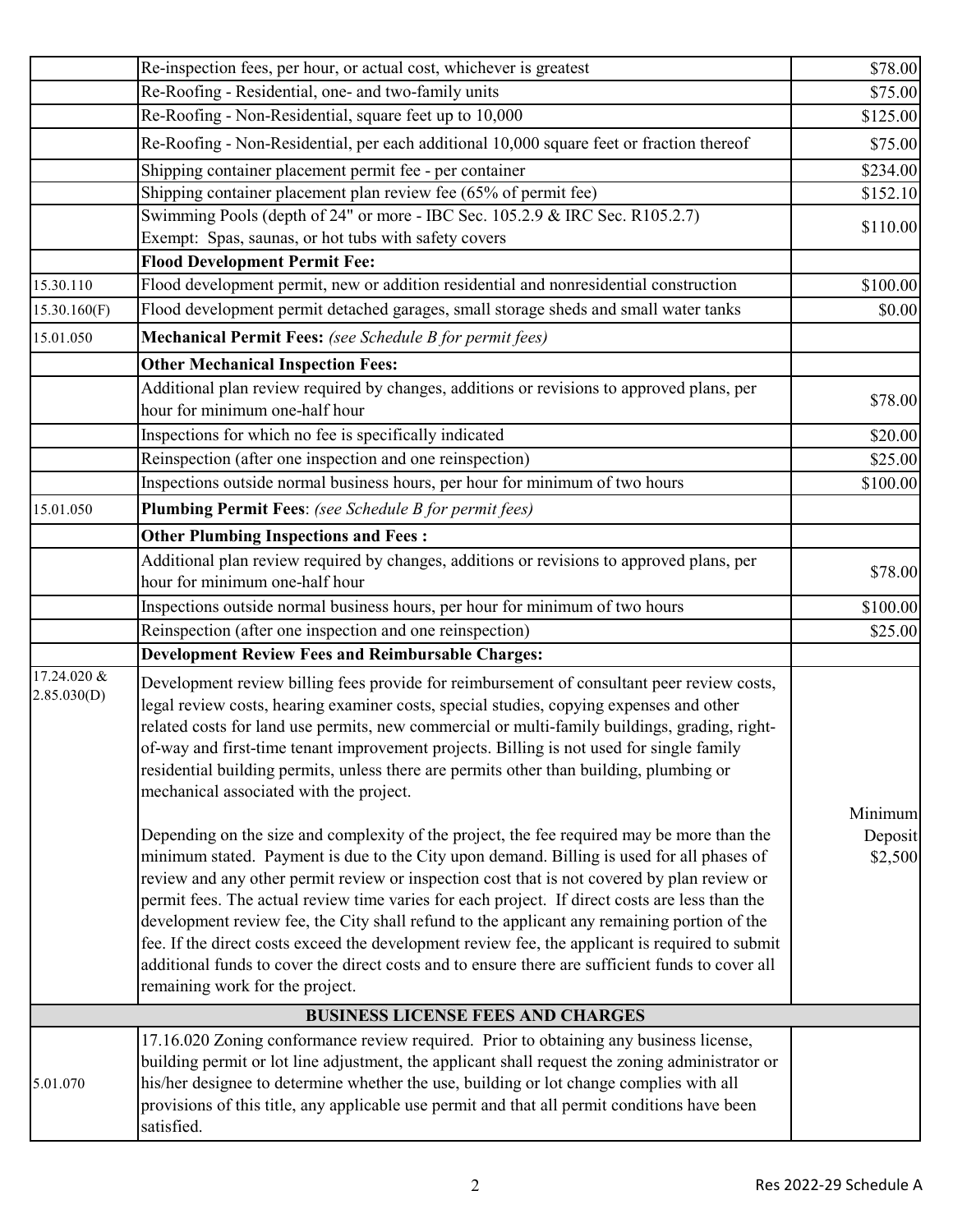|              | <b>Business License Fees:</b>                                                                   |          |
|--------------|-------------------------------------------------------------------------------------------------|----------|
|              | Regardless of the number of employees, the fee for the license shall not be more than           |          |
|              | \$600.00. Employees mean full-time employees, including the owner of the business, (two         |          |
|              | part-time employees are equal to one full-time employee.)                                       |          |
| 5.01.120(A)  | Annual base rate                                                                                | \$40.00  |
| 5.01.120(B)  | Each employee (including the business owner)                                                    | \$10.00  |
|              | In addition to the base rate and the amount per employees, an additional fee/s shall be         |          |
| 5.01.120(B)  | assessed and paid for amusement machines, (video game or pinball, card table, pool table,       |          |
|              | horse trolley vehicle and tavern or restaurant which serves liquor and provides dancing or      |          |
|              | entertainment.                                                                                  |          |
| 5.01.120(B)  | Each amusement machine, such as video game or pinball                                           | \$10.00  |
| 5.01.120(B)  | Each Card table                                                                                 | \$10.00  |
| 5.01.120(B)  | Each Pool table                                                                                 | \$10.00  |
| 5.01.120(B)  | Each Horse trolley vehicle                                                                      | \$25.00  |
| 5.01.120(B)  | Tavern or restaurant which serves liquor and provides entertainment, such as dancing or a       | \$50.00  |
|              | floor show                                                                                      |          |
|              | <b>Other Business Activity License Fees:</b>                                                    |          |
| 5.10.010     | Carnival - per day                                                                              | \$100.00 |
| 5.10.010     | Carnival and Fair Inspection/Investigation Fee                                                  | \$50.00  |
| 5.01.120(C)  | Circus - per event, up to three consecutive days                                                | \$100.00 |
| 5.01.120(C)  | Dance Hall - per year                                                                           | \$150.00 |
| 5.01.120(C)  | Public Dance (Dances that are not part of ordinary course of business) - per day                | \$50.00  |
| 5.01.120(C)  | Flea market (per year or \$50.00 per day)                                                       | \$150.00 |
|              | Home Occupation - per year                                                                      |          |
| 5.01.120(C)  | See TMC 17.56.050 Home Occupation zoning approval required prior to issuance of Home            | \$30.00  |
|              | Occupation business license                                                                     |          |
| 5.01.120(C)  | Residential rental license base rate (includes one unit)                                        | \$40.00  |
|              | Each additional residential unit over one                                                       | \$15.00  |
| 5.01.120(C)  | Shows, exhibitions or fairs (per day)                                                           | \$50.00  |
| 5.01.120(C)  | Transient merchant, hawker and peddler                                                          | \$50 or  |
|              | (per month per wagon, cart or stand, or \$150.00 per year)                                      | \$150.00 |
|              | <b>Master License Fees:</b>                                                                     |          |
| 5.01.130(A)  | Within Toppenish Rodeo and Livestock Grounds - per year                                         | \$300.00 |
|              | Within Toppenish Rodeo and Livestock Grounds - per event                                        | \$50.00  |
| 5.01.130(B)  | Nonprofit community organizations - per organization per year                                   | \$200.00 |
|              | Nonprofit community organizations - per organization per event                                  | \$50.00  |
|              | Certain uses, because of their nature, are classified as "special events." These special events |          |
|              | shall be allowed by special events permit granted by the city manager or designee. See          |          |
| 5.01.120(E)  | Late Fee (more than 30 days past renewal)                                                       | \$25.00  |
|              | <b>Mobile Home Parks and Recreational Vehicle Parks Fees:</b>                                   |          |
| 15.15.360(A) | Mobile Home Parks Annual Application and License Fee, not refundable; using the monthly         | \$75.00  |
|              | average of spaces occupied and unoccupied the month prior to application                        |          |
|              | Base license fee plus per space charge                                                          |          |
|              | In addition to the base rate an additional fee will be charged for each occupied space.         | \$50.00  |
|              | In addition to the base rate and the fee for each occupied space, an additional fee will be     | \$5.00   |
|              | charged for each unoccupied space                                                               |          |
| 15.15.360(B) | Recreational Vehicle Parks (not refundable) - per year                                          | \$75.00  |
|              | In addition to the base rate an additional fee will be charged for each space.                  | \$20.00  |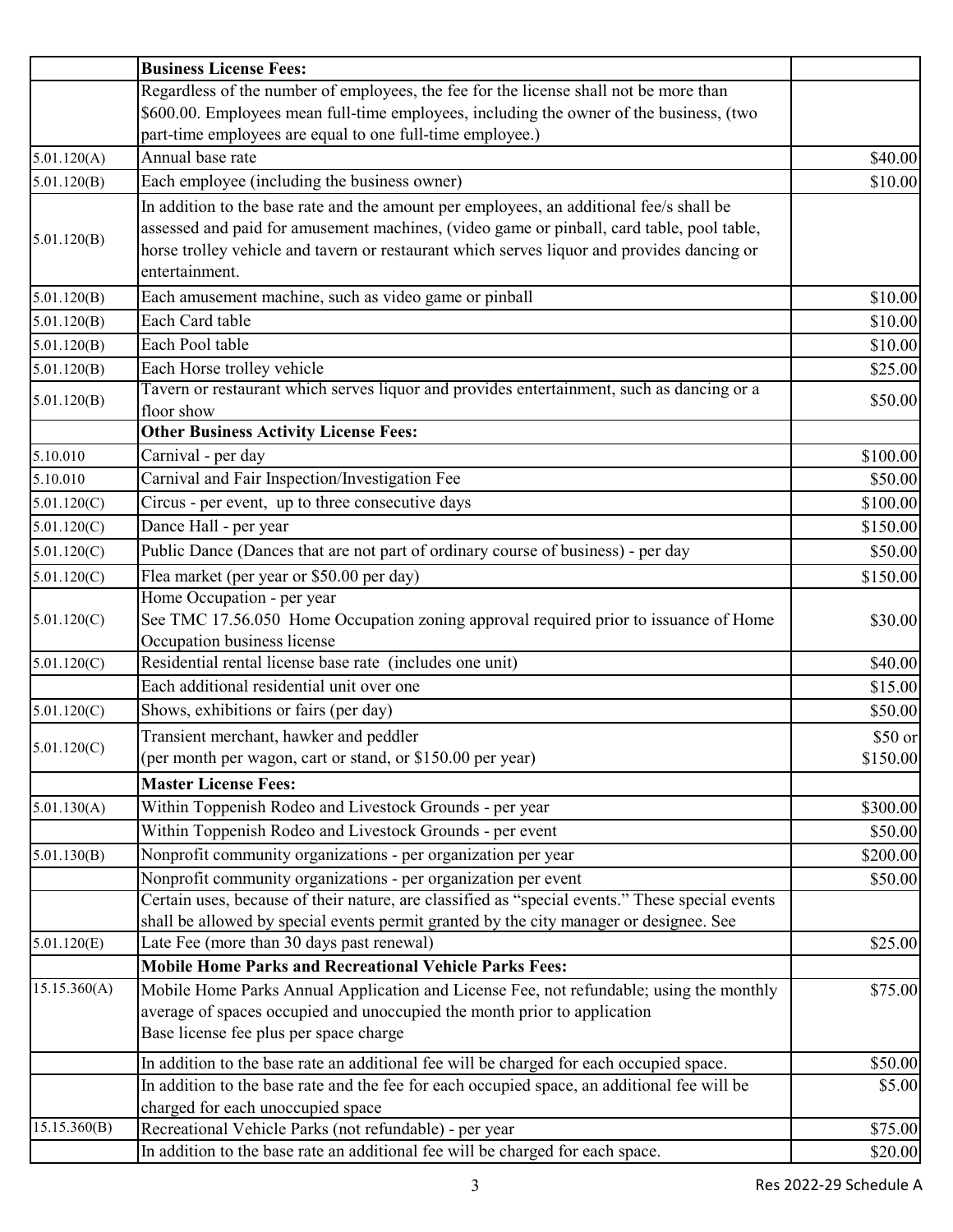| 5.60.040        | <b>Entertainment License Fees:</b>                                                                                         |            |
|-----------------|----------------------------------------------------------------------------------------------------------------------------|------------|
|                 | It is unlawful for any person to be employed as or act as an entertainer without a valid                                   |            |
|                 | license. The fee for a license shall be included with the initial application and each                                     |            |
|                 | application renewal. In addition, a nonrefundable application fee must be paid at the time of                              |            |
|                 | filing an application in order to defray the costs of processing the application.                                          |            |
|                 | Entertainer's Application                                                                                                  | \$50.00    |
|                 | Entertainer's License - per year                                                                                           | \$100.00   |
| 5.50.023        | <b>Yard and Garage Sales Fees:</b>                                                                                         |            |
|                 | Yard and Garage Sales Permit (three per property per calendar year - Jan thru Dec)                                         | \$10.00    |
| 5.65.120        | Special Event Fees: Parades, Athletic Events, Family Reunions, Weddings                                                    |            |
|                 | Certain uses are classified as "special events". Special events permit are granted by the city                             |            |
|                 | manager or designee.                                                                                                       |            |
|                 | Application submitted 30 days or more before the event - Resident                                                          | \$50.00    |
|                 | Application submitted 30 days or more before the event - Non Resident                                                      | \$63.00    |
|                 | Application submitted less than 30 days before the event - Resident                                                        | \$75.00    |
|                 | Application submitted less than 30 days before the event - Non Resident                                                    | \$94.00    |
|                 | Non-Profit organizations - 50% of the above fees                                                                           |            |
|                 | City staff required for each event - current hourly billing rate                                                           |            |
|                 | Plus costs for garbage removal - quote provided by Public Works Superintendent                                             |            |
|                 | <b>Wireless Communication Facilities Deposit:</b>                                                                          |            |
|                 | If the actual costs to the City are less than the application fee deposit, then the City shall                             |            |
| 5.45.410(L)     | refund to the applicant any remaining portion of the fee deposit. If the actual costs to the City                          | \$3,000.00 |
|                 | exceed the application fee deposit, then the City may request that the applicant increase its                              |            |
|                 | deposit.                                                                                                                   |            |
| 17.85.190(D)(2) | <b>Small Wireless Facility:</b>                                                                                            |            |
|                 | Non-Refundable Application Fee for Collocation per Small Wireless Facility                                                 | \$100.00   |
|                 | Non-Refundable Application Fee for New Pole per Small Wireless Facility                                                    | \$1,000.00 |
|                 | <b>CEMETERY FEES AND CHARGES</b>                                                                                           |            |
|                 | <b>Grave Site Fees:</b>                                                                                                    |            |
| 2.65.060(A)     | <b>Adult Plot</b>                                                                                                          | \$883.26   |
|                 | <b>Infant Plot</b>                                                                                                         | \$386.43   |
|                 | <b>Cremation Plot</b>                                                                                                      | \$342.26   |
| 2.65.060(A)     | <b>Mausoleum Tomb Fees:</b>                                                                                                |            |
|                 | <b>Adult Plot</b>                                                                                                          | \$1,464.01 |
|                 | <b>Infant Plot</b>                                                                                                         | \$1,464.01 |
|                 | <b>Cremation Plot</b>                                                                                                      | \$1,464.01 |
|                 | Perpetual Care & Maintenance Fees:                                                                                         |            |
| 2.65.060(A)     | <b>Adult Plot</b>                                                                                                          | \$557.24   |
| 2.65.060(A)     | <b>Infant Plot</b>                                                                                                         | \$230.30   |
| 2.65.060(A)     | <b>Cremation Plot</b>                                                                                                      | \$185.21   |
| 2.65.060(A)     | <b>Interment Fees:</b> (opening & closing) includes temporary marker                                                       |            |
|                 | <b>Adult Plot</b>                                                                                                          | \$708.82   |
|                 | <b>Infant Plot</b>                                                                                                         | \$292.59   |
|                 | Cremation Plot (interment into cremation plot or into occupied single adult plot)                                          | \$258.35   |
|                 | Mausoleum Plot                                                                                                             | \$298.10   |
| 2.65.060(A)(3)  | First interred in a double deep adult plot<br>(additional charge payable with the opening/closing cost of the first grave) | \$1,079.79 |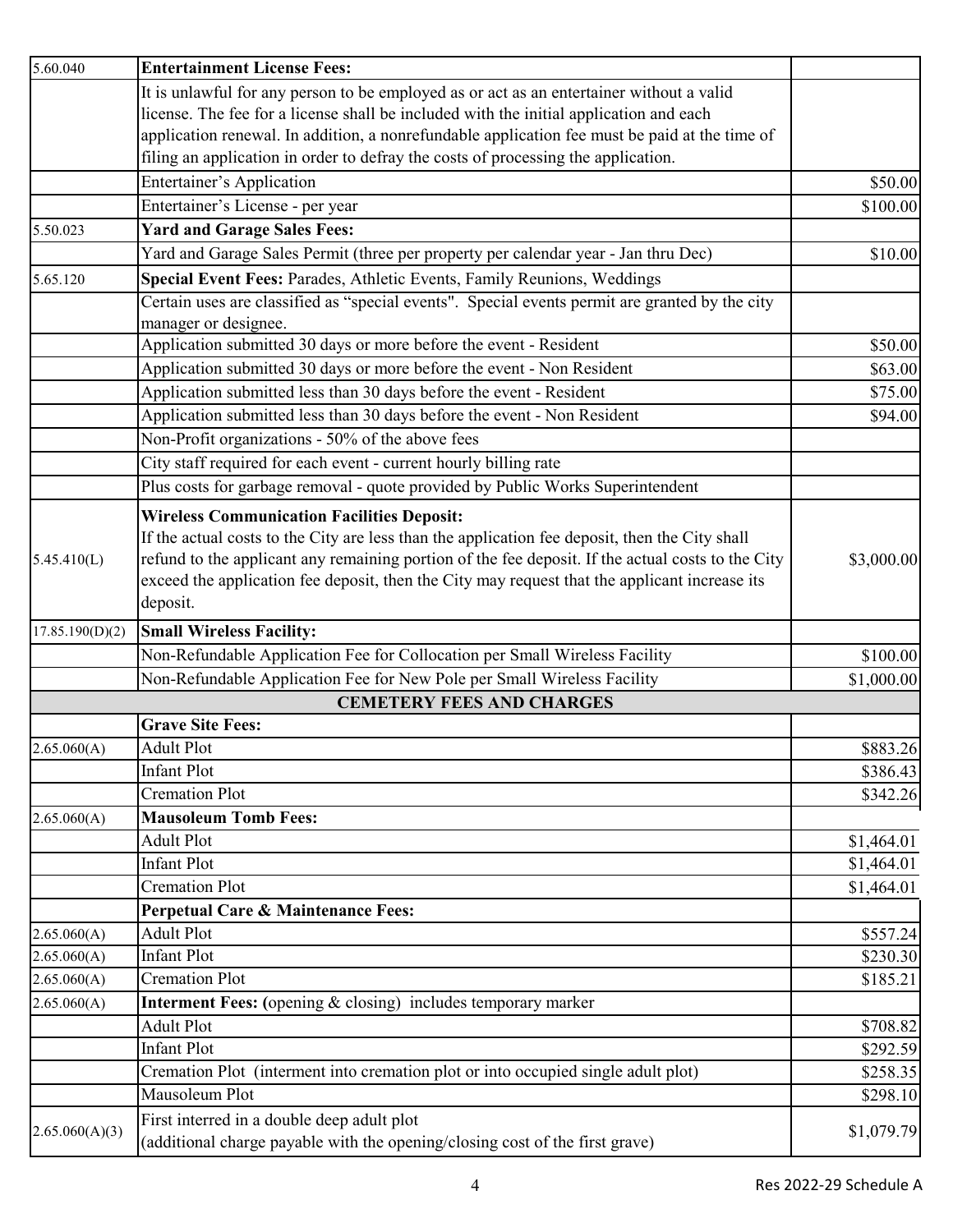| 2.65.060(A)  | Grave Liner Fees: (sales tax is required for grave liners)                            |            |
|--------------|---------------------------------------------------------------------------------------|------------|
|              | <b>Full Size</b>                                                                      | \$618.28   |
|              | Infant                                                                                | \$337.85   |
|              | Cremation                                                                             | \$252.83   |
|              | Extra Large Liner                                                                     | \$717.65   |
|              | <b>Removal of Remains Fees:</b>                                                       |            |
|              | From one grave to another in Elmwood                                                  |            |
|              | Opening and closing of two plots. *Requires replacement liner.                        |            |
| 2.65.060(B)  | *Adult Plot                                                                           | \$1,417.65 |
|              | *Infant Plot                                                                          | \$585.17   |
|              | *Cremation Plot                                                                       | \$516.70   |
|              | From Elmwood to be moved outside of Elmwood                                           |            |
|              | <b>Adult Plot</b>                                                                     | \$861.18   |
|              | <b>Infant Plot</b>                                                                    | \$450.46   |
|              | <b>Cremation Plot</b>                                                                 | \$298.10   |
|              | Marker & Vase Installation Fees: Maximum depth all markers 12"                        |            |
| 2.65.080(A)  | Flat Markers up to and including 12" x 24"                                            | \$370.97   |
| 2.65.080(B)  | Flat Markers 12" x 25" up to and including 12" x 36"                                  | \$450.46   |
| 2.65.080(C)  | Flat Markers 12" x $37"$ up to and including 12" x 40"                                | \$523.33   |
| 2.65.080(E)  | Upright Markers with base up to and including 24" long                                | \$523.33   |
| 2.65.080(F)  | Upright Markers with base a over 24" and up to and including 36" long                 | \$596.21   |
| 2.65.080(G)  | Upright Markers with base over 36" and up to and including 40" long                   | \$675.69   |
| 2.65.080(D)  | Setting for each vase                                                                 | \$44.17    |
|              | <b>Other Burial Fees:</b>                                                             |            |
| 2.65.090     | Saturday or Non-City Workday Service                                                  | \$523.33   |
|              | <b>DOG LICENSE FEES AND CHARGES</b>                                                   |            |
| 6.05.020     | Unaltered Female or Male - per year, per dog, *for the first 3 dogs                   | \$30.00    |
| 6.05.020     | Altered Female or Male - per year, per dog, *for the first 3 dogs                     | \$15.00    |
| 6.05.025     | Unaltered Female or Male - per year, per dog, *for the 4th thru 6th dogs              | \$50.00    |
| 6.05.025     | Altered Female or Male - per year, per dog, *for the 4th thru 6th dogs                | \$25.00    |
| 6.05.025     | Unaltered Female or Male - per year, per dog, *for the 7th and more dogs              | \$70.00    |
| 6.05.025     | Altered Female or Male - per year, per dog, *for the 7th and more dogs                | \$35.00    |
|              | *Owner with 7 dogs total = $$30. + $30. + $30. + $50. + $50. + $50. + $70. = $310.00$ |            |
| 6.05.055(A3) | Potentially restricted (dangerous dog) registration fee (in addition to license fee)  | \$100.00   |
| 6.05.055(A4) | Restricted (dangerous dog) registration fee (in addition to license fee)              | \$250.00   |
| 6.05.045(A)  | Late Fee (31 or more days late)                                                       | \$7.50     |
| 6.05.030(F)  | Replacement tag                                                                       | \$5.00     |
| 6.15.030     | Annual Commerical Kennel Inspection Fee                                               | \$250.00   |
|              | FIRE PERMITS, ALARMS AND TRAINING FEES AND CHARGES                                    |            |
| 3.01.070(C)  | <b>Fire Service Fees:</b>                                                             |            |
|              | Annual Fire Inspection Fees:                                                          |            |
|              | E, I, F, H, M, S Occupancy: 0 to 5,000 square feet                                    | \$80.00    |
|              | E, I, F, H, M, S Occupancy: 5,001 to 10,000 square feet                               | \$105.00   |
|              | E, I, F, H, M, S Occupancy: 10,001 and over                                           | \$130.00   |
|              | A, B, R Occupancy: 0 to 5,000 square feet                                             | \$55.00    |
|              | A, B, R Occupancy: 5,001 to 10,000 square feet                                        | \$80.00    |
|              | A, B, R Occupancy: 10,001 and over                                                    | \$105.00   |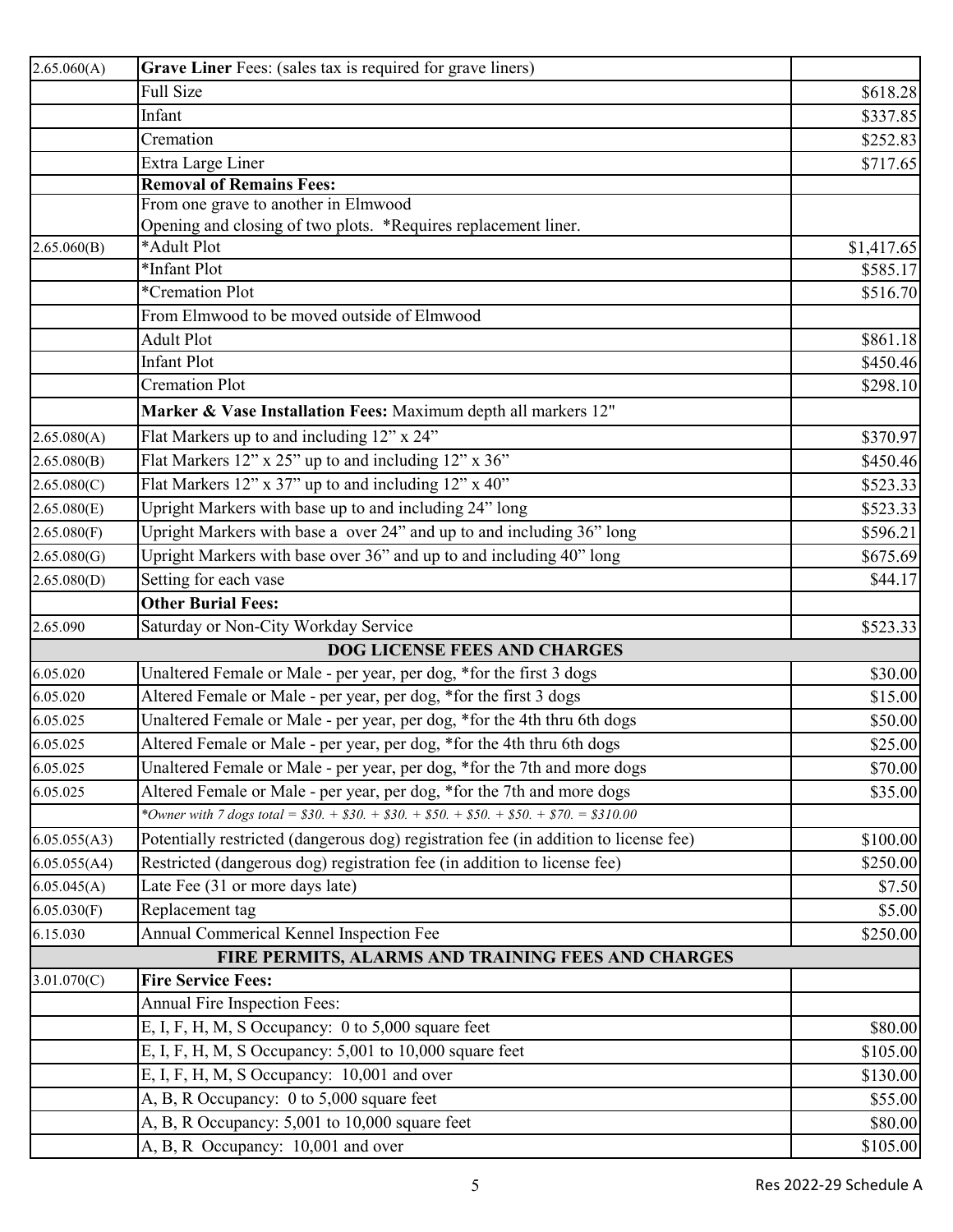|           | Compliance Fire, Life, Safety Reinspection Fees:                                                                        |                               |                                                        |                                                                                          |          |          |                    |
|-----------|-------------------------------------------------------------------------------------------------------------------------|-------------------------------|--------------------------------------------------------|------------------------------------------------------------------------------------------|----------|----------|--------------------|
|           | 1st reinspection                                                                                                        |                               |                                                        |                                                                                          |          |          | \$0.00             |
|           | 2nd reinspection                                                                                                        |                               |                                                        |                                                                                          |          |          | \$55.00            |
|           | 3rd reinspection                                                                                                        |                               |                                                        |                                                                                          |          |          | \$105.00           |
|           | 4th reinspection                                                                                                        |                               |                                                        |                                                                                          |          |          | \$155.00           |
|           | 5th reinspection                                                                                                        |                               |                                                        |                                                                                          |          |          | \$205.00           |
|           |                                                                                                                         |                               | 6th reinspection and each inspection thereafter        |                                                                                          |          |          | \$255.00           |
|           |                                                                                                                         | <b>Emergency DUI Response</b> |                                                        |                                                                                          |          |          |                    |
|           |                                                                                                                         |                               |                                                        | DUI Cost Recovery-Emergency Response Annual Yakima Co. Fire District Cost Recovery Rates |          |          | <b>Actual Cost</b> |
|           | Fire Reports                                                                                                            |                               |                                                        |                                                                                          |          |          | \$15.00            |
|           |                                                                                                                         |                               | First Aid/CPR Training (per person)                    |                                                                                          |          |          | \$65.00            |
|           |                                                                                                                         |                               | Fire Extinguisher Training (per person)                |                                                                                          |          |          | \$25.00            |
| 8.08.040  | <b>False Alarm Fees:</b>                                                                                                |                               |                                                        |                                                                                          |          |          |                    |
|           | First response                                                                                                          |                               |                                                        |                                                                                          |          |          | \$0.00             |
|           |                                                                                                                         |                               | Each response in excess of one per year                |                                                                                          |          |          | \$50.00            |
|           |                                                                                                                         | Nuisance Alarm Fees:          |                                                        |                                                                                          |          |          |                    |
|           | <b>First Response</b>                                                                                                   |                               |                                                        |                                                                                          |          |          | \$0.00             |
|           |                                                                                                                         |                               | Each response in excess of one per year                |                                                                                          |          |          | \$50.00            |
|           | <b>Fire Permit Fees:</b>                                                                                                |                               |                                                        |                                                                                          |          |          |                    |
|           |                                                                                                                         |                               |                                                        |                                                                                          |          |          |                    |
| 15.01.050 | Permit Fee Schedule - based on square fee and Occupancy Group as defined in Article 2 of<br>the International Fire Code |                               |                                                        |                                                                                          |          |          |                    |
|           | B, R, U - Offices, professional services, motels, apartments, agricultural buildings                                    |                               |                                                        |                                                                                          |          |          |                    |
|           | A, E, M - Assembly of people, education centers, mercantile                                                             |                               |                                                        |                                                                                          |          |          |                    |
|           |                                                                                                                         |                               |                                                        | F, H, I, S - Factories, high hazard material locations, institutions, warehouses         |          |          |                    |
|           | <b>Square Feet</b><br>F, H, I, S<br>B, R, U<br>A, E, M                                                                  |                               |                                                        |                                                                                          |          |          |                    |
|           |                                                                                                                         |                               | 1,000                                                  | \$58.50                                                                                  | \$77.10  | \$95.95  |                    |
|           | 1,001                                                                                                                   | to                            | 2,500                                                  | \$80.60                                                                                  | \$108.05 | \$135.30 |                    |
|           | 2,501                                                                                                                   | to                            | 5,000                                                  | \$116.65                                                                                 | \$153.95 | \$193.35 |                    |
|           | 5,001                                                                                                                   | to                            | 7,500                                                  | \$172.90                                                                                 | \$231.15 | \$289.05 |                    |
|           | 7,501                                                                                                                   | to                            | 10,000                                                 | \$230.90                                                                                 | \$307.80 | \$384.80 |                    |
|           | 10,001                                                                                                                  | to                            | 12,500                                                 | \$290.00                                                                                 | \$384.80 | \$480.45 |                    |
|           | 12,501                                                                                                                  | to                            | 15,000                                                 | \$347.20                                                                                 | \$461.70 | \$577.95 |                    |
|           | 15,001                                                                                                                  | to                            | 17,500                                                 | \$403.60                                                                                 | \$538.65 | \$673.65 |                    |
|           | 17,501                                                                                                                  | to                            | 20,000                                                 | \$461.70                                                                                 | \$615.85 | \$769.25 |                    |
|           | 20,001                                                                                                                  | and                           | higher                                                 | \$519.75                                                                                 | \$692.55 | \$865.10 |                    |
| 15.01.050 |                                                                                                                         |                               | Reinspection Fee - 50% of original permit fee          |                                                                                          |          |          |                    |
|           |                                                                                                                         |                               |                                                        | Fire Plan Review Fee is 65% of permit fee as shown above:                                |          |          |                    |
|           |                                                                                                                         |                               |                                                        | Refund of Fire Plan Review Fee: No time in review 20% non-refundable - 80% refundable.   |          |          |                    |
|           |                                                                                                                         |                               |                                                        |                                                                                          |          |          |                    |
|           | Review started 20% non-refundable - balance of refund based on the percentage of review<br>completed                    |                               |                                                        |                                                                                          |          |          |                    |
|           | Additional Plan Review Fee, per hour                                                                                    |                               |                                                        |                                                                                          |          | \$65.17  |                    |
| 15.01.050 |                                                                                                                         |                               | <b>Detection and Suppression System Fees:</b>          |                                                                                          |          |          |                    |
|           |                                                                                                                         |                               |                                                        |                                                                                          |          |          |                    |
| 15.01.050 | Fire Sprinkler System Permit<br>Permit Fee: for every 5,000 Square Feet or portion thereof                              |                               |                                                        |                                                                                          |          |          |                    |
|           |                                                                                                                         |                               |                                                        |                                                                                          |          |          | \$87.35<br>\$56.78 |
|           | Plan Review Fee: 65% of the Fire Sprinkler System Fee<br>Inspection of maintenance and upgrades (existing system)       |                               |                                                        |                                                                                          | \$100.00 |          |                    |
| 15.01.050 |                                                                                                                         | Fire Alarm System Permit      |                                                        |                                                                                          |          |          |                    |
|           |                                                                                                                         |                               | Permit: for every 5,000 Square Feet or portion thereof |                                                                                          |          |          |                    |
|           |                                                                                                                         |                               |                                                        |                                                                                          |          |          | \$87.35            |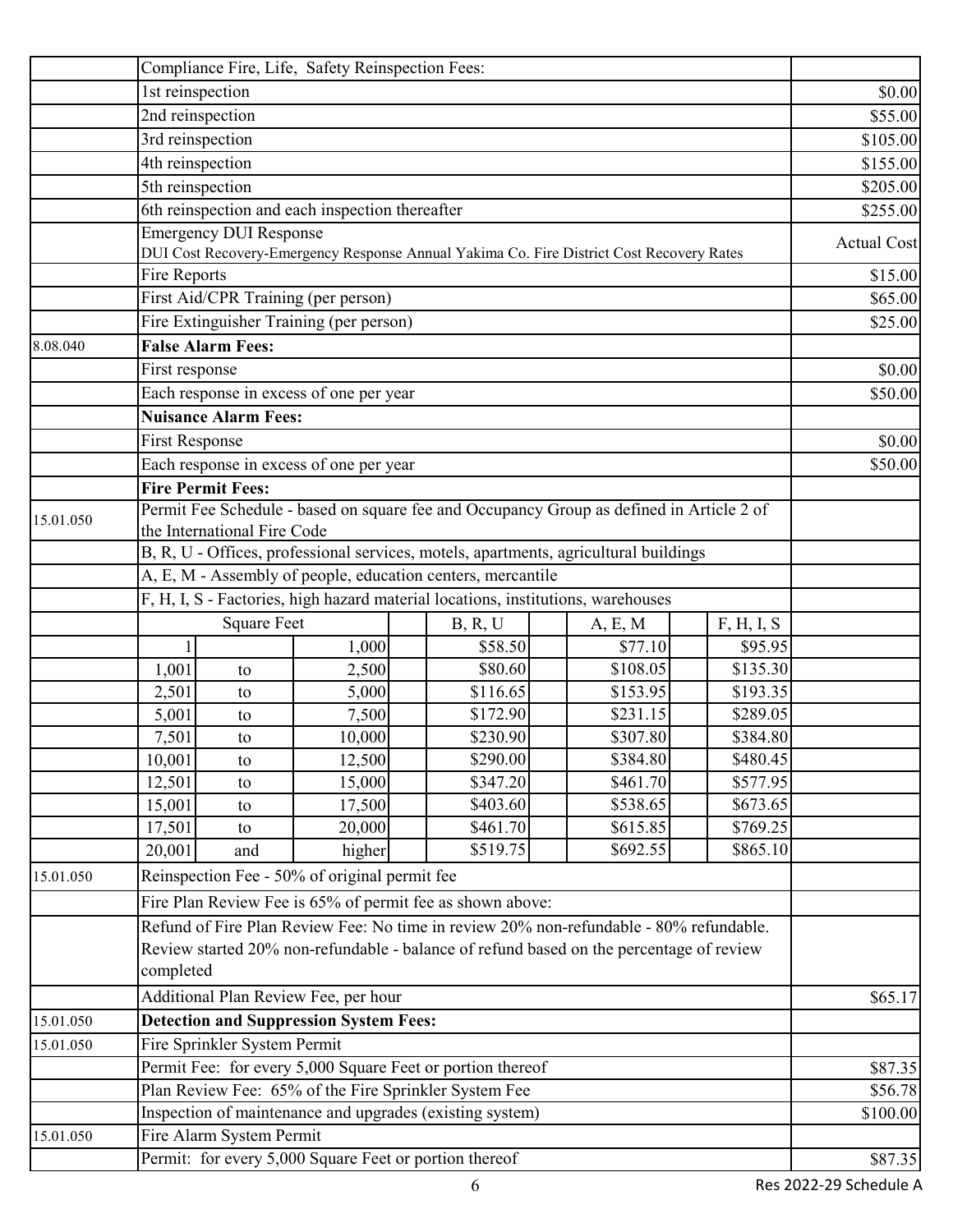|             | Plan Review Fee: 65% of the Fire Alarm System Fee                                           | \$56.78     |
|-------------|---------------------------------------------------------------------------------------------|-------------|
|             | Inspection of maintenance and upgrades (existing system)                                    | \$100.00    |
|             | <b>Suppression System Permit</b>                                                            |             |
|             | Self Contained Systems - Hood and Duct, Paint Booth, etc.                                   | \$87.34     |
|             | Plan Review Fee: 65% of the Fire Sprinkler System Fee                                       | \$56.77     |
| 15.01.050   | Flammable/Combustible Liquid and Gas Storage Tank Fees:                                     |             |
|             | 1 to 124 gallon tanks - No Permit Required                                                  |             |
|             | 125 to 300 gallon tanks                                                                     | \$74.87     |
|             | 301 to 600 gallon tanks                                                                     | \$87.35     |
|             | 601 to 1,000 gallon tanks                                                                   | \$99.83     |
|             | 1,001 to 5,000 gallon tanks                                                                 | \$112.31    |
|             | 5,001 to 10,000 gallon tanks                                                                | \$124.78    |
|             | 10,001 to 20,000 gallon tanks                                                               | \$137.27    |
|             | 20,001 gallon tanks and larger                                                              | \$149.74    |
|             | Underground Tank Removal Fee, per tank                                                      | \$62.42     |
|             | Temporary Membrane Structures, Tents & Canopy Fee (air-supported temporary membrane         |             |
|             | structures or tents with an area in excess of 200 square feet, or a canopy in excess of 400 | \$94.00     |
|             | square feet, except for structures used exclusively for camping.)                           |             |
|             | <b>GARBAGE AND SOLID WASTE FEES AND CHARGES</b>                                             |             |
|             | <b>Collection Fees and Late Charges:</b>                                                    |             |
| 8.10.050(B) | Private Collection Permit (per year)                                                        | \$25.00     |
| 8.10.170(D) | Callback Fee: 90 Gallons                                                                    | \$15.00     |
|             | Callback Fee: 300 Gallons                                                                   | \$20.00     |
|             | Callback Fee: 350 Gallons                                                                   | \$25.00     |
|             | Callback Fee: 420 Gallons                                                                   | \$30.00     |
| 8.10.170(E) | Extra Hauling Fee (special items outside of containers - call for quote)                    | Actual cost |
| 8.10.170(G) | <b>Overfull Container: 90 Gallons</b>                                                       | \$15.00     |
|             | Overfull Container: 300 Gallons                                                             | \$20.00     |
|             | Overfull Container: 350 Gallons                                                             | \$25.00     |
|             | Overfull Container: 420 Gallons                                                             | \$30.00     |
| 8.10.170(L) | Unscheduled Pickup (extra pickup): 90 Gallons                                               | \$15.00     |
|             | Unscheduled Pickup (extra pickup): 300 Gallons                                              | \$20.00     |
|             | Unscheduled Pickup (extra pickup): 350 Gallons                                              | \$25.00     |
|             | Unscheduled Pickup (extra pickup): 420 Gallons                                              | \$30.00     |
| 8.10.185    | Late $\text{Fee}-\text{per month}$                                                          | \$10.00     |
| 8.10.190    | Delinquent Fee                                                                              | \$20.00     |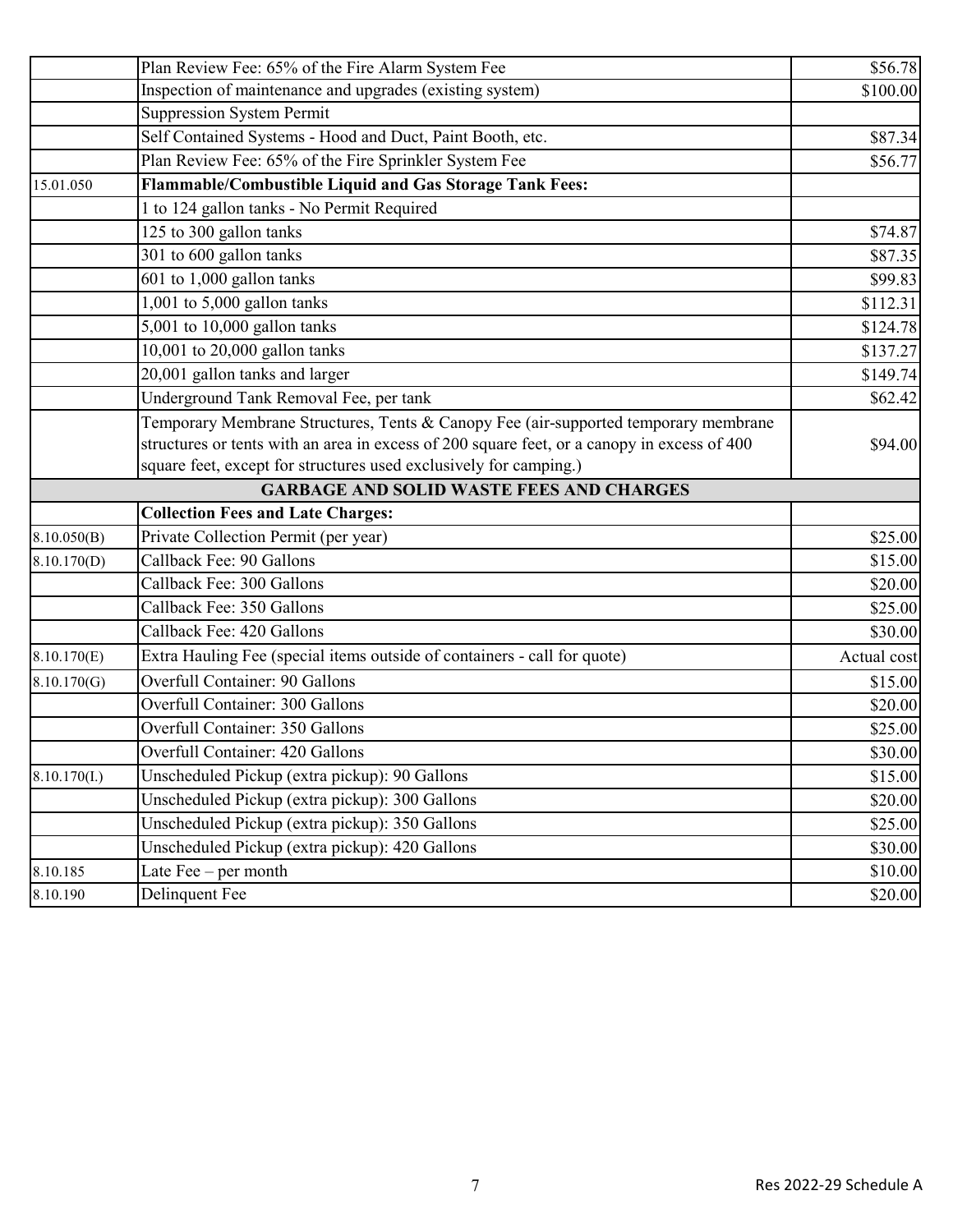|             |                                                                                                                                                    | <b>GRADING FEES AND CHARGES</b>                                                                                                                                                                         |                                                                                                                                                                                                                                                                                                      |                   |  |  |
|-------------|----------------------------------------------------------------------------------------------------------------------------------------------------|---------------------------------------------------------------------------------------------------------------------------------------------------------------------------------------------------------|------------------------------------------------------------------------------------------------------------------------------------------------------------------------------------------------------------------------------------------------------------------------------------------------------|-------------------|--|--|
| 15.01.050   |                                                                                                                                                    | Based on the size and complexity of the project, the applicant may be required to pay the development review<br>fee (minimum \$2,500 deposit) in addition to the grading fees and charges listed below. |                                                                                                                                                                                                                                                                                                      |                   |  |  |
|             | <b>Volume (Cubic Yards)</b>                                                                                                                        | <b>Plan Review</b>                                                                                                                                                                                      | <b>Permit Fee</b>                                                                                                                                                                                                                                                                                    |                   |  |  |
|             | 50 cubic yards or less                                                                                                                             | \$0.00                                                                                                                                                                                                  | \$0.00                                                                                                                                                                                                                                                                                               |                   |  |  |
|             | 51 to 100 cubic yards                                                                                                                              | \$18.73                                                                                                                                                                                                 | \$18.73                                                                                                                                                                                                                                                                                              |                   |  |  |
|             | 101 to 1,000 cubic yards                                                                                                                           | \$28.12                                                                                                                                                                                                 | \$54.30 for the first 100 cy plus<br>\$13.14 for each add'l 100 cy or<br>fraction thereof,<br>\$146.52 for the first 1,000 cy plus<br>\$11.22 for each add'l 1,000 cy or<br>fraction thereof,<br>\$247.46 for the first $10,000$ cy plus<br>\$60.50 for each add'l 10,000 cy or<br>fraction thereof, |                   |  |  |
|             | 1,001 to 10,000 cubic yards                                                                                                                        | \$37.45                                                                                                                                                                                                 |                                                                                                                                                                                                                                                                                                      |                   |  |  |
|             | 10,001 to 100,000 cubic yards                                                                                                                      | \$37.45 for the first 10,000 cy plus<br>\$11.22 for each add'l 10,000 cy or<br>fraction thereof                                                                                                         |                                                                                                                                                                                                                                                                                                      |                   |  |  |
|             | 100,001 to 200,000 cubic yards                                                                                                                     | \$205.99 for the first 100,000 cy plus<br>\$11.22 for each add'l 10,000 cy or<br>fraction thereof                                                                                                       | \$701.92 for the first 100,000 cy<br>plus \$28.122 for each add'l 10,000<br>cy or fraction thereof                                                                                                                                                                                                   |                   |  |  |
|             |                                                                                                                                                    | <b>MISCELLANEOUS FEES AND CHARGES</b>                                                                                                                                                                   |                                                                                                                                                                                                                                                                                                      |                   |  |  |
| 3.01.070(A) | Copy Charges per RCW 42.56.120:                                                                                                                    |                                                                                                                                                                                                         |                                                                                                                                                                                                                                                                                                      |                   |  |  |
|             | actual cost if documents are sent out for copying                                                                                                  | (i) Photocopies of public records or printed copies of electronic public records, per page, or                                                                                                          |                                                                                                                                                                                                                                                                                                      | \$0.15            |  |  |
|             | (ii) Public records scanned into an electronic format requests, per page                                                                           | \$0.10                                                                                                                                                                                                  |                                                                                                                                                                                                                                                                                                      |                   |  |  |
|             | (iii) Scanned public records uploaded to e-mail or data storage service or other means of<br>electronic delivery, per every four electronic record |                                                                                                                                                                                                         |                                                                                                                                                                                                                                                                                                      | \$0.05            |  |  |
|             | (iv) Per gigabyte transmission charge for electronic records                                                                                       |                                                                                                                                                                                                         |                                                                                                                                                                                                                                                                                                      | \$0.10            |  |  |
|             | <b>Other Fees and Charges:</b>                                                                                                                     |                                                                                                                                                                                                         |                                                                                                                                                                                                                                                                                                      |                   |  |  |
|             | Maps                                                                                                                                               |                                                                                                                                                                                                         |                                                                                                                                                                                                                                                                                                      | Actual cost       |  |  |
| 3.01.070(A) | Non-sufficient funds (NSF) check handling fee                                                                                                      |                                                                                                                                                                                                         |                                                                                                                                                                                                                                                                                                      | \$30.00           |  |  |
|             |                                                                                                                                                    | Personnel Services Fee: miscellaneous inspections and municipal services                                                                                                                                |                                                                                                                                                                                                                                                                                                      | Time and Material |  |  |
|             |                                                                                                                                                    | <b>PARK FEES AND CHARGES</b>                                                                                                                                                                            |                                                                                                                                                                                                                                                                                                      |                   |  |  |
| 2.80.050(B) | <b>Park Facilities Rentals:</b>                                                                                                                    |                                                                                                                                                                                                         |                                                                                                                                                                                                                                                                                                      |                   |  |  |
|             |                                                                                                                                                    | Inside City Rate: Per hour, in four hour increments, minimum four hours/\$40.00                                                                                                                         |                                                                                                                                                                                                                                                                                                      | \$10.00           |  |  |
|             | Outside City Rate: Per hour, in four hour increments, minimum four hours/\$48.00                                                                   |                                                                                                                                                                                                         |                                                                                                                                                                                                                                                                                                      |                   |  |  |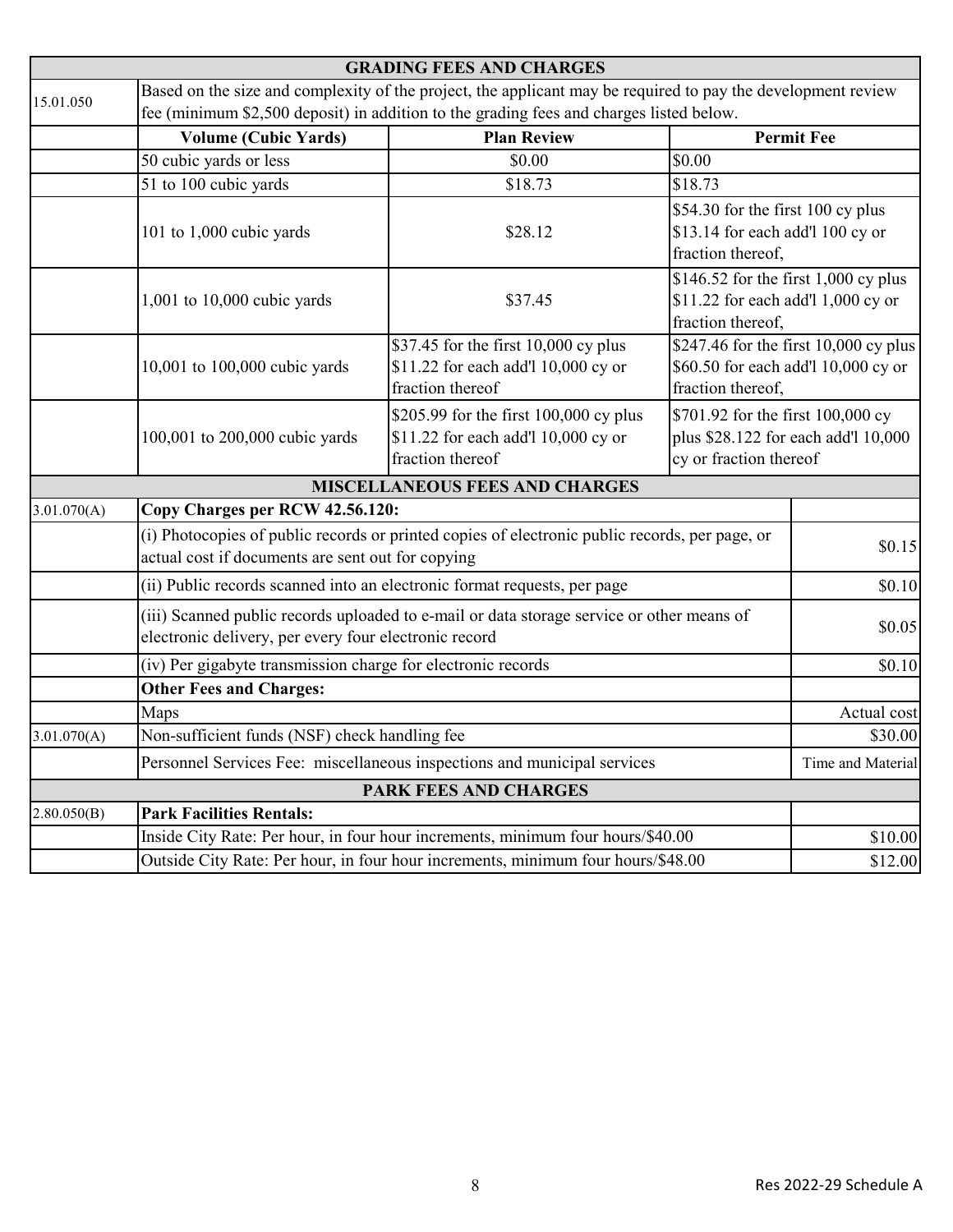|                            | PLANNING AND ZONING FEES AND CHARGES                                                                                                                                                                                                                                                                                                                                                                                                                                                                                                                                                                                                                                                                                              |                                  |
|----------------------------|-----------------------------------------------------------------------------------------------------------------------------------------------------------------------------------------------------------------------------------------------------------------------------------------------------------------------------------------------------------------------------------------------------------------------------------------------------------------------------------------------------------------------------------------------------------------------------------------------------------------------------------------------------------------------------------------------------------------------------------|----------------------------------|
|                            | <b>Development Review Fees and Reimbursable Charges:</b>                                                                                                                                                                                                                                                                                                                                                                                                                                                                                                                                                                                                                                                                          |                                  |
| 17.24.020 &<br>2.85.030(D) | Development review billing fees provide for reimbursement of consultant peer review costs,<br>legal review costs, hearing examiner costs, special studies, copying expenses and other<br>related costs for land use permits, new commercial or multi-family buildings, grading, right-<br>of-way and first-time tenant improvement projects. Billing is not used for single family<br>residential building permits, unless there are permits other than building, plumbing or<br>mechanical associated with the project.                                                                                                                                                                                                          | Minimum                          |
|                            | Depending on the size and complexity of the project, the fee required may be more than the<br>minimum stated. Payment is due to the City upon demand. Billing is used for all phases of<br>review and any other permit review or inspection cost that is not covered by plan review or<br>permit fees. The actual review time varies for each project. If direct costs are less than the<br>development review fee, the City shall refund to the applicant any remaining portion of the<br>fee. If the direct costs exceed the development review fee, the applicant is required to submit<br>additional funds to cover the direct costs and to ensure there are sufficient funds to cover all<br>remaining work for the project. | Deposit<br>\$2,500               |
| 2.85.020                   | <b>Planning &amp; Zoning Fees and Charges:</b>                                                                                                                                                                                                                                                                                                                                                                                                                                                                                                                                                                                                                                                                                    |                                  |
|                            | Comprehensive plan amendment                                                                                                                                                                                                                                                                                                                                                                                                                                                                                                                                                                                                                                                                                                      | \$300.00                         |
|                            | Substantial development permit under the shoreline master program                                                                                                                                                                                                                                                                                                                                                                                                                                                                                                                                                                                                                                                                 | \$300.00                         |
|                            | Critical areas permit                                                                                                                                                                                                                                                                                                                                                                                                                                                                                                                                                                                                                                                                                                             | \$100.00                         |
| 14.10.010                  | <b>SEPA - Environmental Review Fees:</b>                                                                                                                                                                                                                                                                                                                                                                                                                                                                                                                                                                                                                                                                                          |                                  |
|                            | Environment Checklist Review when public notice is stand alone                                                                                                                                                                                                                                                                                                                                                                                                                                                                                                                                                                                                                                                                    | \$250.00                         |
|                            | Environment Checklist Review when public notice is combined with other required public<br>notices                                                                                                                                                                                                                                                                                                                                                                                                                                                                                                                                                                                                                                 | \$100.00                         |
|                            | Preparation of a Draft EIS                                                                                                                                                                                                                                                                                                                                                                                                                                                                                                                                                                                                                                                                                                        | \$500.00                         |
|                            | Preparation of an EIS Scoping                                                                                                                                                                                                                                                                                                                                                                                                                                                                                                                                                                                                                                                                                                     | \$200.00                         |
|                            | Preparation of a Final EIS                                                                                                                                                                                                                                                                                                                                                                                                                                                                                                                                                                                                                                                                                                        | \$200.00                         |
|                            | <b>Sign Permit - Zoning Review Fees:</b>                                                                                                                                                                                                                                                                                                                                                                                                                                                                                                                                                                                                                                                                                          |                                  |
| 15.10.020(G)               | Up to 25 sq. ft. sign                                                                                                                                                                                                                                                                                                                                                                                                                                                                                                                                                                                                                                                                                                             | \$30.00                          |
| 15.10.020(G)               | Each additional sq. ft over 25 sq. ft.                                                                                                                                                                                                                                                                                                                                                                                                                                                                                                                                                                                                                                                                                            | \$0.50                           |
| 16.08.060(B)               | <b>Subdivision Qualified Exemption Application Fees:</b>                                                                                                                                                                                                                                                                                                                                                                                                                                                                                                                                                                                                                                                                          |                                  |
|                            | First action                                                                                                                                                                                                                                                                                                                                                                                                                                                                                                                                                                                                                                                                                                                      | \$100.00                         |
|                            | Each additional action                                                                                                                                                                                                                                                                                                                                                                                                                                                                                                                                                                                                                                                                                                            | \$25.00                          |
|                            | <b>Subdivision Fees:</b>                                                                                                                                                                                                                                                                                                                                                                                                                                                                                                                                                                                                                                                                                                          |                                  |
|                            | Short Plat: 2 to 6 lots                                                                                                                                                                                                                                                                                                                                                                                                                                                                                                                                                                                                                                                                                                           | \$250.00                         |
|                            | Formal (long) Plat Application: 7 or more lots                                                                                                                                                                                                                                                                                                                                                                                                                                                                                                                                                                                                                                                                                    | \$300.00 plus<br>\$15.00 per lot |
|                            | Extend preliminary plat deadline                                                                                                                                                                                                                                                                                                                                                                                                                                                                                                                                                                                                                                                                                                  | \$100.00                         |
|                            | Final Plat Application:                                                                                                                                                                                                                                                                                                                                                                                                                                                                                                                                                                                                                                                                                                           |                                  |
|                            | Short and Long Subdivision                                                                                                                                                                                                                                                                                                                                                                                                                                                                                                                                                                                                                                                                                                        | \$300.00                         |
| 16.18.010(3)(g)            | Alter, Amend, or Vacate Plat Application (including street/right-of-way)                                                                                                                                                                                                                                                                                                                                                                                                                                                                                                                                                                                                                                                          | \$300.00                         |
| 17.16.050                  | <b>Certificate of Zoning Compliance Certificate Fees:</b>                                                                                                                                                                                                                                                                                                                                                                                                                                                                                                                                                                                                                                                                         |                                  |
|                            | New application                                                                                                                                                                                                                                                                                                                                                                                                                                                                                                                                                                                                                                                                                                                   | \$150.00                         |
|                            | Renewal                                                                                                                                                                                                                                                                                                                                                                                                                                                                                                                                                                                                                                                                                                                           | \$25.00                          |
|                            | <b>Conditional Property Use Permit Fees:</b>                                                                                                                                                                                                                                                                                                                                                                                                                                                                                                                                                                                                                                                                                      | \$100.00                         |
|                            | Development Review Deposit Required                                                                                                                                                                                                                                                                                                                                                                                                                                                                                                                                                                                                                                                                                               |                                  |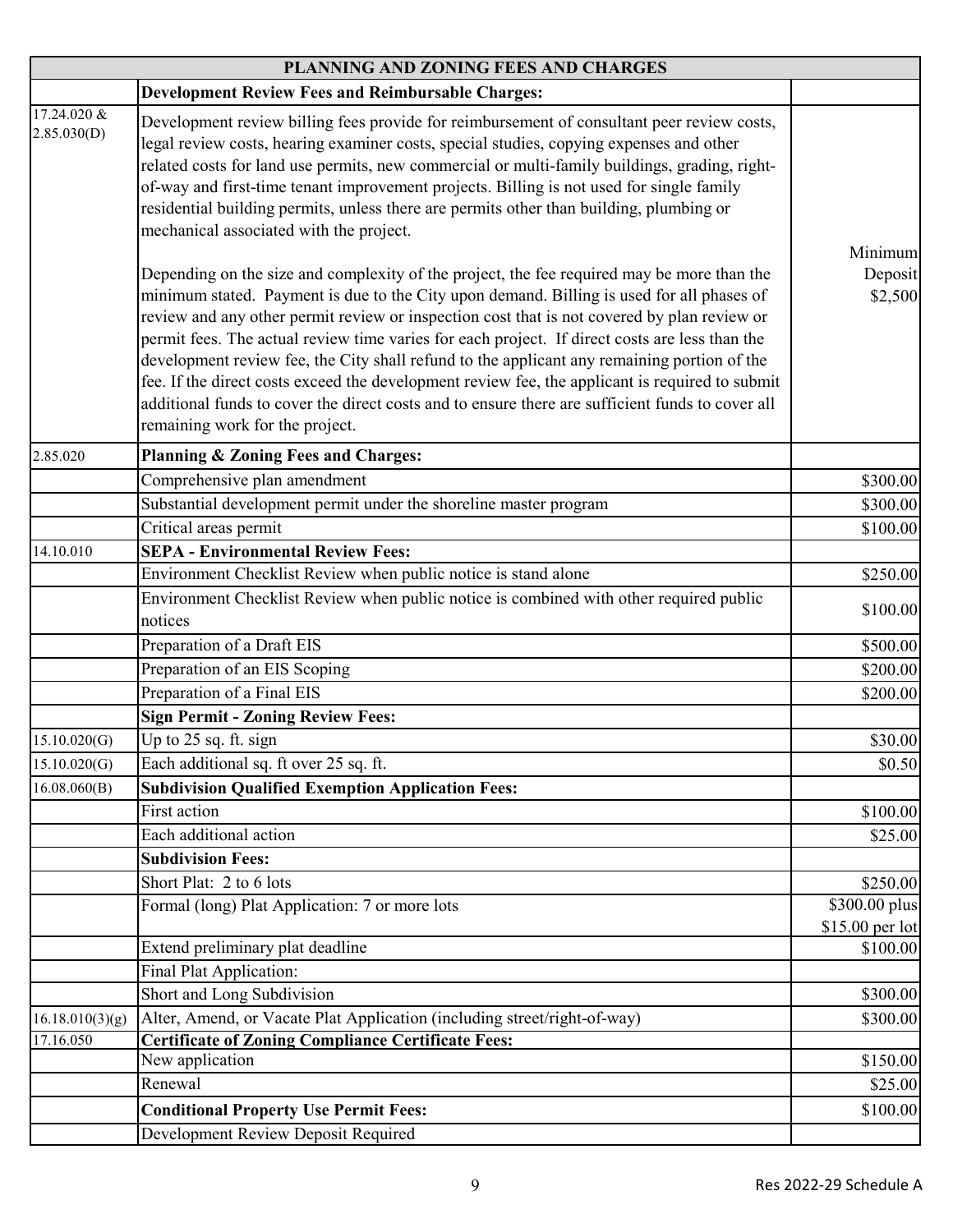| 17.56        | <b>Special Property Use Permit Fees:</b>                                                         | \$100.00      |                 |                                                                                                 |                    |
|--------------|--------------------------------------------------------------------------------------------------|---------------|-----------------|-------------------------------------------------------------------------------------------------|--------------------|
|              | Development Review Deposit Required                                                              |               |                 |                                                                                                 |                    |
|              | Mobile home parks                                                                                | Grange halls  | Schools         | Temporary facilities                                                                            |                    |
|              | Crematories                                                                                      | Clubs         | Daycare Centers | Permitted special uses in B3                                                                    | \$350.00           |
|              | Churches                                                                                         | Philanthropic | (not in home)   | zones.                                                                                          |                    |
|              | <b>Fraternal Lodges</b>                                                                          | Institutions  | Nursing Homes   |                                                                                                 |                    |
| TMC.56.050   | <b>Home occupations</b>                                                                          |               |                 |                                                                                                 | \$150.00           |
|              | Special property permit issued for business performed from a residence in R1 & R2 and is clearly |               |                 |                                                                                                 |                    |
|              | incidental and secondary to the use of the premises as a dwelling place and does not change the  |               |                 |                                                                                                 |                    |
|              | residing in the dwelling with no outside help employed.                                          |               |                 | character thereof. This occupation shall be carried on or conducted only by members of a family |                    |
|              |                                                                                                  |               |                 | Variance Applications Fees: plus applicable costs of all additional public notifications        |                    |
|              |                                                                                                  |               |                 | and/or staff time resulting from applicant requested changes based on the judgement of the      |                    |
|              | administrator                                                                                    |               |                 |                                                                                                 |                    |
|              | First action on parcel                                                                           |               |                 |                                                                                                 | \$300.00           |
|              | per each additional related action on same parcel                                                |               |                 |                                                                                                 | \$50.00            |
| 15.15.320    | Mobile home/RV park variances                                                                    |               |                 |                                                                                                 | \$300.00           |
|              |                                                                                                  |               |                 | Zoning Code Amendments: plus applicable costs of all additional public notifications            |                    |
|              |                                                                                                  |               |                 | and/or staff time resulting from applicant requested changes based on the judgement of the      |                    |
|              | administrator.                                                                                   |               |                 |                                                                                                 |                    |
|              | Sites up to one acre                                                                             |               |                 |                                                                                                 | \$300.00           |
|              | Sites more than one acre                                                                         |               |                 |                                                                                                 | \$400.00           |
|              | Amendment to zoning or subdivision ordinance text                                                | \$300.00      |                 |                                                                                                 |                    |
| 17.24.030(E) | Similar use determination                                                                        |               |                 |                                                                                                 | \$150.00           |
| 17.24.030(F) | Applicant's request for special planning commission meeting                                      |               |                 |                                                                                                 | \$35.00            |
|              | Administrative appeal                                                                            |               |                 |                                                                                                 | \$300.00           |
|              | Reconsideration of hearing examiner decision                                                     | \$300.00      |                 |                                                                                                 |                    |
|              |                                                                                                  |               |                 | Rescheduling by applicant of hearing before planning commission, hearing examiner or city       |                    |
|              | council                                                                                          | \$150.00      |                 |                                                                                                 |                    |
| 17.26.080    | Design District Planning Review                                                                  |               |                 |                                                                                                 | \$150.00           |
| 17.85.120    | Application subject to Public Hearing                                                            |               |                 | \$300.00                                                                                        |                    |
|              | Application subject to Administrative Review                                                     |               |                 |                                                                                                 | \$50.00            |
|              | Application to Vacate Public Right of Way, plus applicable costs of appraisal, land and          | \$300.00      |                 |                                                                                                 |                    |
|              | recording fees                                                                                   |               |                 |                                                                                                 |                    |
|              |                                                                                                  |               |                 | POLICE AND LAW ENFORCEMENT FEES AND CHARGES                                                     |                    |
| 1.16.040     | <b>Booking Fee</b>                                                                               |               |                 |                                                                                                 | \$23.00            |
|              | Fingerprinting (Fee set by WA State DOL and WSP) Fees                                            |               |                 |                                                                                                 |                    |
| 3.01.070(B)  | 1st card - resident                                                                              |               |                 |                                                                                                 | <b>Actual Cost</b> |
| 3.01.070(B)  | each additional card - resident                                                                  |               |                 |                                                                                                 | <b>Actual Cost</b> |
| 3.01.070(B)  | 1st card - nonresident                                                                           |               |                 |                                                                                                 | <b>Actual Cost</b> |
|              | each additional card - nonresident                                                               |               |                 |                                                                                                 | <b>Actual Cost</b> |
|              | <b>Case Reports or Misc. Reports Fees</b>                                                        |               |                 |                                                                                                 |                    |
| 3.01.070(B)  | <b>Insurance Company</b>                                                                         |               |                 |                                                                                                 | \$15.00            |
| 3.01.070(B)  | Citizen - per page                                                                               |               |                 |                                                                                                 | \$0.15             |
| 3.01.070(B)  | Victim - per page                                                                                |               |                 |                                                                                                 | \$0.15             |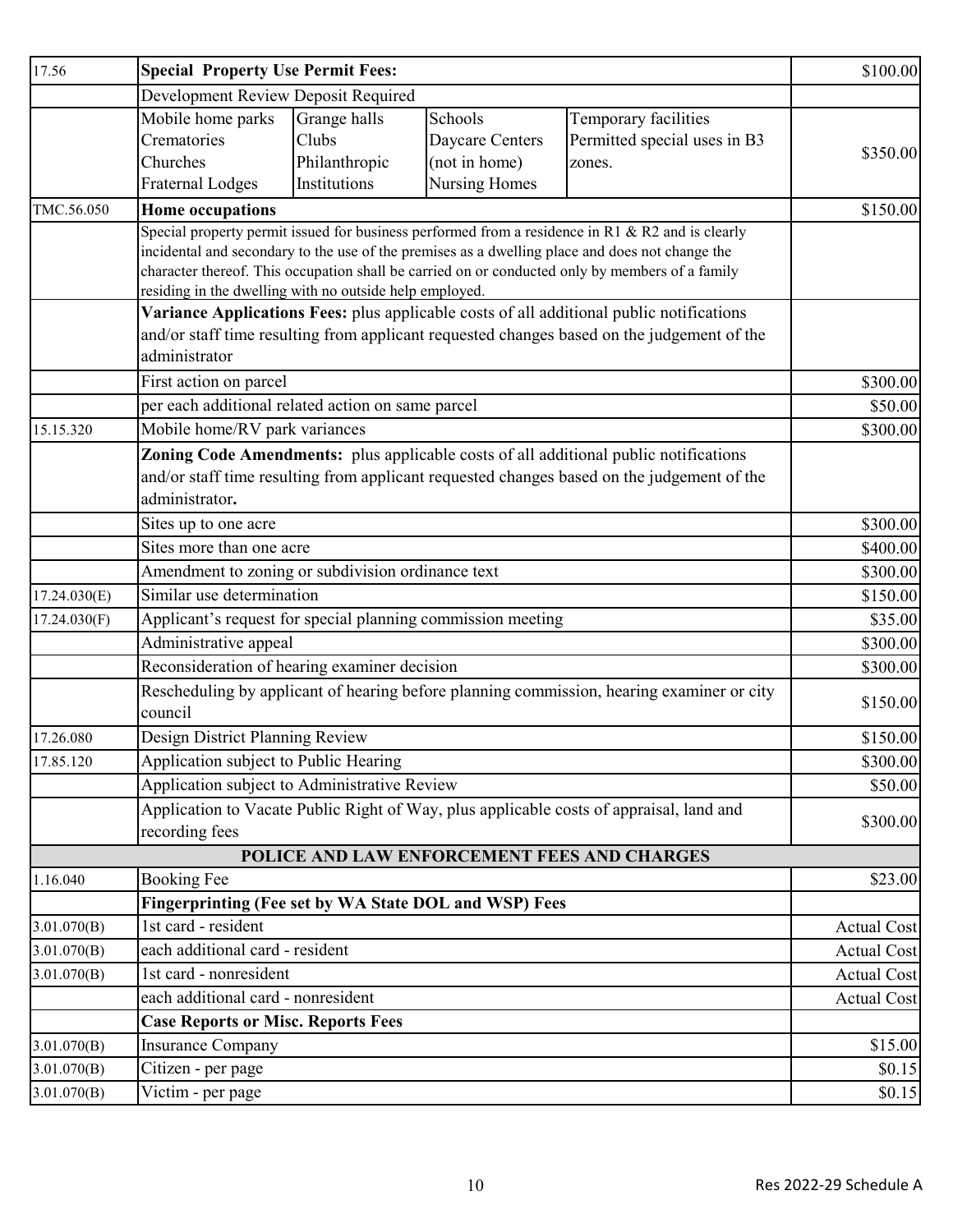|             | <b>Accident Report Fees</b>                                                                                                                                                                         |                    |
|-------------|-----------------------------------------------------------------------------------------------------------------------------------------------------------------------------------------------------|--------------------|
| 3.01.070(B) | <b>Insurance Company</b>                                                                                                                                                                            | \$15.00            |
| 3.01.070(B) | Citizen - per page                                                                                                                                                                                  | \$0.15             |
| 3.01.070(B) | Victim - per page                                                                                                                                                                                   | \$0.15             |
| 3.01.070(B) | Communication Tapes/CD's                                                                                                                                                                            | \$10.00            |
|             | <b>Concealed Pistol License (Fee set by WA State DOL and WSP) Fees</b>                                                                                                                              |                    |
| 3.01.070(B) | Original                                                                                                                                                                                            | Actual Cost        |
| 3.01.070(B) | Renewal                                                                                                                                                                                             | <b>Actual Cost</b> |
| 3.01.070(B) | Late Renewal                                                                                                                                                                                        | <b>Actual Cost</b> |
| 3.01.070(B) | Replacements                                                                                                                                                                                        | <b>Actual Cost</b> |
|             | <b>False Alarm Fees:</b>                                                                                                                                                                            |                    |
| 8.08.040    | First response                                                                                                                                                                                      | \$0.00             |
| 8.08.040    | Each response in excess of one per year                                                                                                                                                             | \$50.00            |
|             | RECREATION AND SWIMMING PROGRAM FEES AND CHARGES                                                                                                                                                    |                    |
| 2.75.010    | <b>Recreation Programs Fees:</b>                                                                                                                                                                    |                    |
|             | Youth - resident                                                                                                                                                                                    | \$21.00            |
|             | Adult - resident                                                                                                                                                                                    | \$21.00            |
|             | Youth - nonresident                                                                                                                                                                                 | \$25.00            |
|             | Adult - nonresident                                                                                                                                                                                 | \$25.00            |
|             | <b>Adult Fitness Class Fees:</b>                                                                                                                                                                    |                    |
|             | Per session                                                                                                                                                                                         | \$3.00             |
|             | Per month                                                                                                                                                                                           | \$30.00            |
|             | <b>Aquatics Fees:</b>                                                                                                                                                                               |                    |
| 2.75.010    | General Admission per Session:                                                                                                                                                                      |                    |
|             | Youth (up to 12 years old, includes sales tax)                                                                                                                                                      | \$2.00             |
|             | Adult (13 years and older, includes sales tax)                                                                                                                                                      | \$3.00             |
|             | 10-Punch Card: (Inside City 20% discount)<br>(Outside City10% discount)                                                                                                                             |                    |
|             | Inside City Youth Punch Card + tax                                                                                                                                                                  | \$16.00            |
|             | Outside City Youth Punch Card + tax                                                                                                                                                                 | \$18.00            |
|             | Inside City Adult Punch Card + tax                                                                                                                                                                  | \$24.00            |
|             | Outside City Adult Punch Card + tax                                                                                                                                                                 | \$27.00            |
| 2.75.010    | 2022 Individual Season Pass: (Inside City 30% discount) (Outside City 20% discount)                                                                                                                 |                    |
|             | Inside City Youth & Honored Citizen + tax                                                                                                                                                           | \$56.00            |
|             | Outside City Youth & Honored Citizen + tax                                                                                                                                                          | \$64.00            |
|             | Inside City Adult + $tax$                                                                                                                                                                           | \$84.00            |
|             | Outside City Adult + tax                                                                                                                                                                            | \$96.00            |
|             | Toppenish Swim Team Practice Pass + tax                                                                                                                                                             | \$56.00            |
|             | 2022 Family Pass: (Inside City 40% discount) (Outside City 30% discount)                                                                                                                            |                    |
|             | Inside City 2 or more people in same household $+$ tax<br>Per Person                                                                                                                                | \$60.00            |
|             | Outide City 2 or more peope in same household $+$ tax<br>Per Person                                                                                                                                 | \$70.00            |
|             | *Honored citizen is for those who are 62 years or older, possess a State of Washington Handicapped<br>Parking Placard (wallet card), SSI Disabled, or active duty military and veterans of America. |                    |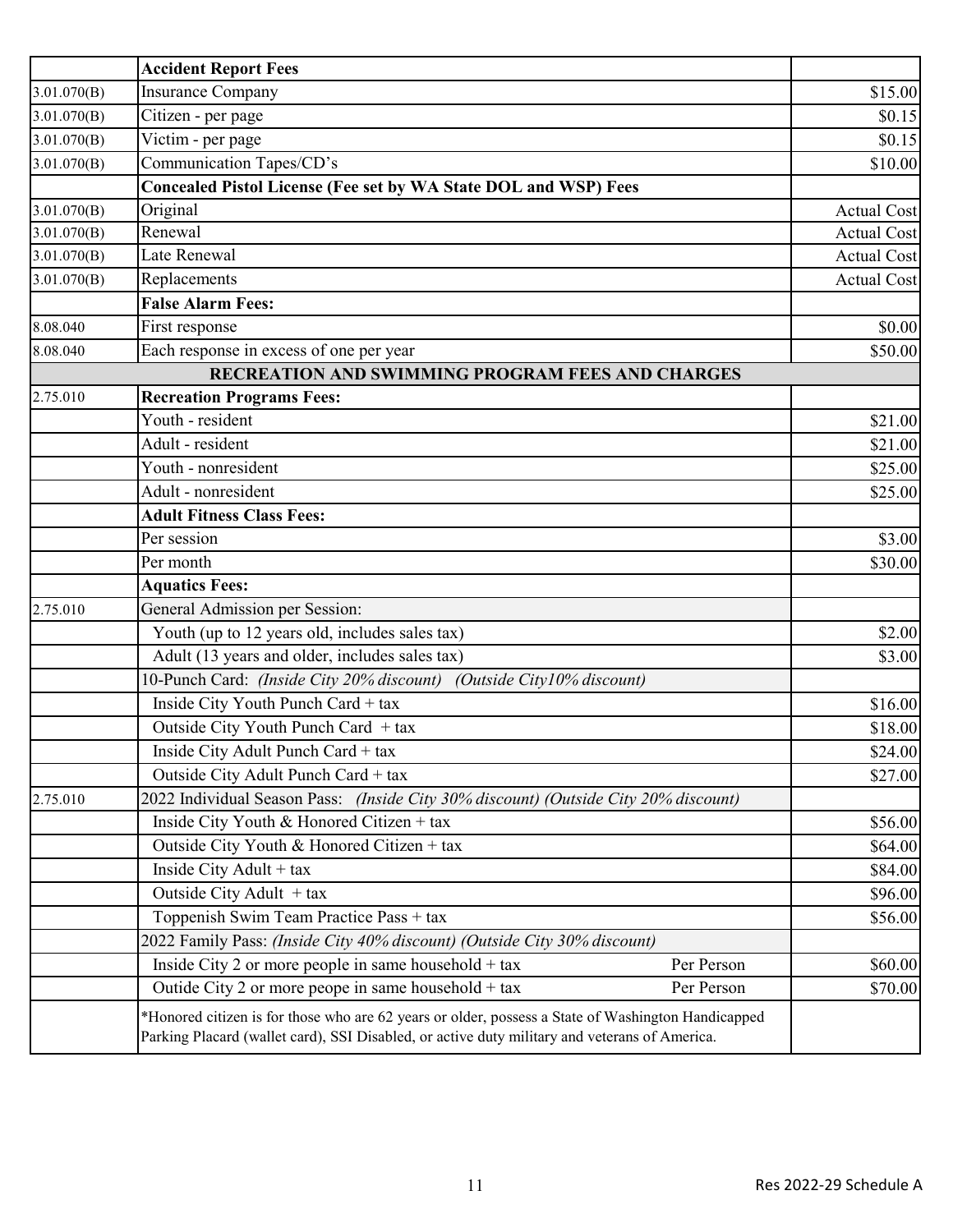| 2.75.010       | <b>Pool Rental Fees:</b>                                                                  |                 |
|----------------|-------------------------------------------------------------------------------------------|-----------------|
|                | Up to 50 swimmers: Inside City (per hour) Two hour minimum $+$ tax                        | \$128.00        |
|                | Each swimmer over 50 swimmers: Inside City (per hour) + tax                               | \$1.00          |
|                | Up to 50 swimmers: Outside City (per hour) Two hour minimum + tax                         | \$160.00        |
|                | Each swimmer over 50 swimmers: Outside City (per hour) + tax                              | \$1.25          |
|                | <b>Aquatic Class Fees:</b>                                                                |                 |
| 2.75.010       | Water Safety Class (Swim Lessons) - resident                                              | \$30.00         |
|                | Water Safety Class (Swim Lessons) - non-resident                                          | \$37.50         |
|                | Lifeguard Training - Initial Certification                                                | \$135.00        |
|                | Lifeguard Training - Re-certification                                                     | \$75.00         |
|                | SEWER, STREET, AND WATER FEES AND CHARGES                                                 |                 |
|                | Based on the size and complexity of the project, the applicant may be required to pay the |                 |
|                | development review fee (minimum \$2,500) in addition to the sewer, street, and water fees |                 |
|                | and charges listed below.<br><b>SEWER PERMIT FEES AND CHARGES</b>                         |                 |
|                | <b>Sewer Fees &amp; Charges:</b>                                                          |                 |
| 2.85.030(B)(1) | Sewer video inspection                                                                    | \$50.00         |
| 2.85.030(B)(1) | Per foot of main inspected                                                                | \$2.50          |
| 2.85.030(A)(1) | Sewer Tap & Inspection, per tap (from main line to property)                              | \$250.00        |
| 13.46.020      | Sewer System Connection Charge per connection                                             | \$2,000.00      |
| 13.34.010      | Side Sewers Connection Permit (from property line to structure)                           | \$250.00        |
|                | Side Sewer Repair Permit (from property line to structure)                                | \$50.00         |
| 13.44.050      | Late Fee - per month                                                                      | \$10.00         |
|                |                                                                                           | $$20.00$ plus   |
| 13.44.055      | Non-payment sewer shut-off fee                                                            | time & material |
|                | <b>STREET PERMIT FEES AND CHARGES</b>                                                     |                 |
|                | <b>Road and Street Fees and Charges:</b>                                                  |                 |
| 2.85.020       | Permit to occupy right-of-way                                                             | \$100.00        |
| 16.18          | Vacation of public right-of-way plus cost of appraisal and land (outside of plat)         | \$225.00        |
| 12.04.080      | <b>Sidewalk Construction Permit</b>                                                       | \$100.00        |
| 12.04.170      | Driveway Permit                                                                           | \$100.00        |
| 12.08.010      | Excavation/Right-of-Way Permit                                                            | \$100.00        |
| 13.04.060(B)   | Pavement Cut per square foot for paved or oiled streets                                   | \$6.00          |
|                | <b>Storm and Surface Water Connection Fees:</b>                                           |                 |
|                | Connection Fee (as prescribed in TMC 13.60.040)                                           | See 13.60.040   |
| 2.85.030(A)(3) | Storm Drain improvement inspection (from main property)                                   | \$250.00        |
|                | <b>WATER PERMIT FEES AND CHARGES</b>                                                      |                 |
|                | <b>Water Fees &amp; Charges:</b>                                                          |                 |
| 2.85.030(A)(2) | Water main improvement inspection service, per lot or parcel                              | \$200.00        |
| 2.85.030(B)(2) | Water main pressure testing, per test                                                     | \$50.00         |
| 2.85.030(B)(3) | Water main bacterial test, per test                                                       | \$100.00        |
|                | <b>Water Meter and Service Connection Fees:</b>                                           |                 |
|                | Water Meter & Connection to Water Service: main tap, excavation, pipe, meter & set-up     |                 |
| 13.04.060(A)   | 3/4" service                                                                              | \$1,300.00      |
| 13.04.060(A)   | 1" service                                                                                | \$1,600.00      |
| 13.04.060(A)   | $11/2$ " service                                                                          | \$2,200.00      |
| 13.04.060(A)   | 2" service                                                                                | \$2,900.00      |
| 13.04.060(A)   | Over 2" (actual cost deducted from deposit                                                | \$3,500.00      |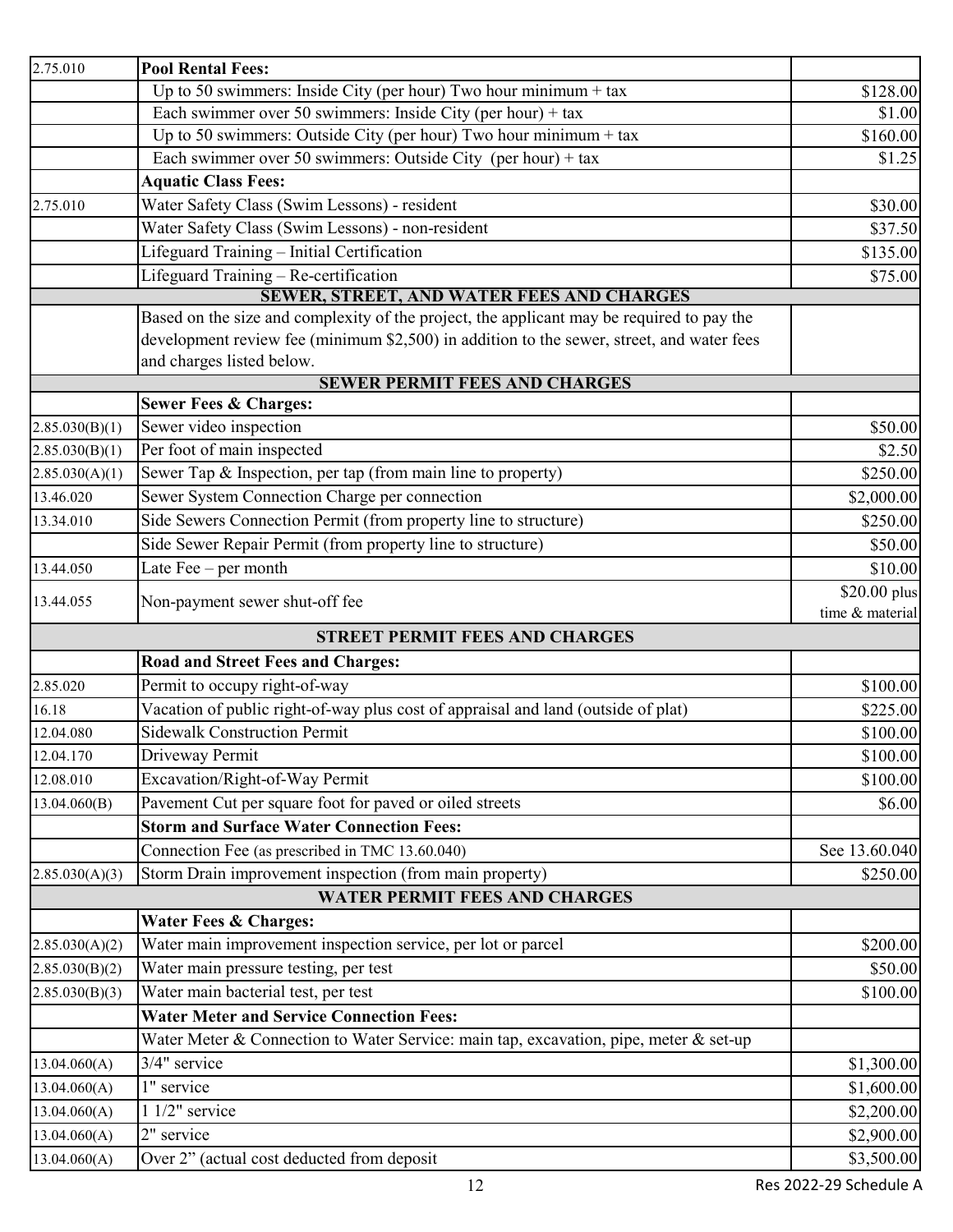|              | Water Meter Only (existing water service to the property)                                                                                                     |                    |
|--------------|---------------------------------------------------------------------------------------------------------------------------------------------------------------|--------------------|
|              | 5/8 " or 3/4" service                                                                                                                                         | \$340.00           |
|              | 1" water meter only                                                                                                                                           | \$438.00           |
|              | $1\frac{1}{2}$ " water meter only                                                                                                                             | \$712.00           |
|              | 2" water meter only                                                                                                                                           | \$905.00           |
| 13.04.090    | Water Facility Charges - per connection                                                                                                                       | \$2,000.00         |
|              | <b>Fire Hydrant Meter Fees:</b>                                                                                                                               |                    |
| 13.16.040(E) | <b>Hydrant Permit</b>                                                                                                                                         | \$75.00            |
|              | Water Usage per 1,000 gallons (minimum 1,000 gallons)                                                                                                         | \$14.45            |
|              | Meter damage deposit                                                                                                                                          | \$900.00           |
|              | Meter monthly rental (minimum one month)                                                                                                                      | \$50.00            |
|              | <b>Other Water Fees and Charges:</b>                                                                                                                          |                    |
| 13.08.080    | Tampering with or turning water off or on at the water meter. Cost to remove and replace<br>water lines and water meter - charges assessed to utility account | <b>Actual Cost</b> |
| 13.08.130    | Improper connection - Residential Penalty                                                                                                                     | \$100.00           |
|              | Improper connection – Commercial Penalty                                                                                                                      | \$250.00           |
|              | Improper connection - Fire Hydrant Penalty                                                                                                                    | \$500.00           |
| 13.12.020    | Water meter testing deposit, per customer request                                                                                                             | \$20.00            |
| 13.16.060    | Late Fee (per month)                                                                                                                                          | \$10.00            |
| 13.16.070    | Non-payment water shut-off fee                                                                                                                                | \$20.00            |
| 13.16.070    | Meter tampering shut-off fee and lock (1st offense) assessed to utility account                                                                               | \$40.00            |
| 13.16.070    | Meter tampering shut-off fee and meter pull (2nd offense) assessed to utility account                                                                         | \$100.00           |
| 13.16.110    | After hours nonemergency turn-on/turn off                                                                                                                     | \$110.00           |
|              | Meter re-read                                                                                                                                                 | \$10.00            |
|              | Final meter read                                                                                                                                              | \$10.00            |
|              | Customer request water shut-off fee                                                                                                                           | \$10.00            |
|              | Collection agency assignment fee                                                                                                                              | As assigned        |
|              | Fire Sprinkler Suppression Fees: - monthly charge                                                                                                             |                    |
| 13.20.050    | <b>Inside City Limits</b>                                                                                                                                     |                    |
|              | 2" Service - inside city limits                                                                                                                               | \$3.89             |
|              | 3" Service - inside city limits                                                                                                                               | \$5.69             |
|              | 4" Service - inside city limits                                                                                                                               | \$11.38            |
|              | 6" Service - inside city limits                                                                                                                               | \$33.46            |
|              | 8" Service - inside city limits                                                                                                                               | \$71.27            |
| 13.20.060    | <b>Outside City Limits</b>                                                                                                                                    |                    |
|              | 2" Service - outside city limits                                                                                                                              | \$4.86             |
|              | 3" Service - outside city limits                                                                                                                              | \$7.11             |
|              | 4" Service - outside city limits                                                                                                                              | \$14.23            |
|              | 6" Service - outside city limits                                                                                                                              | \$41.83            |
|              | 8" Service - outside city limits                                                                                                                              | \$89.09            |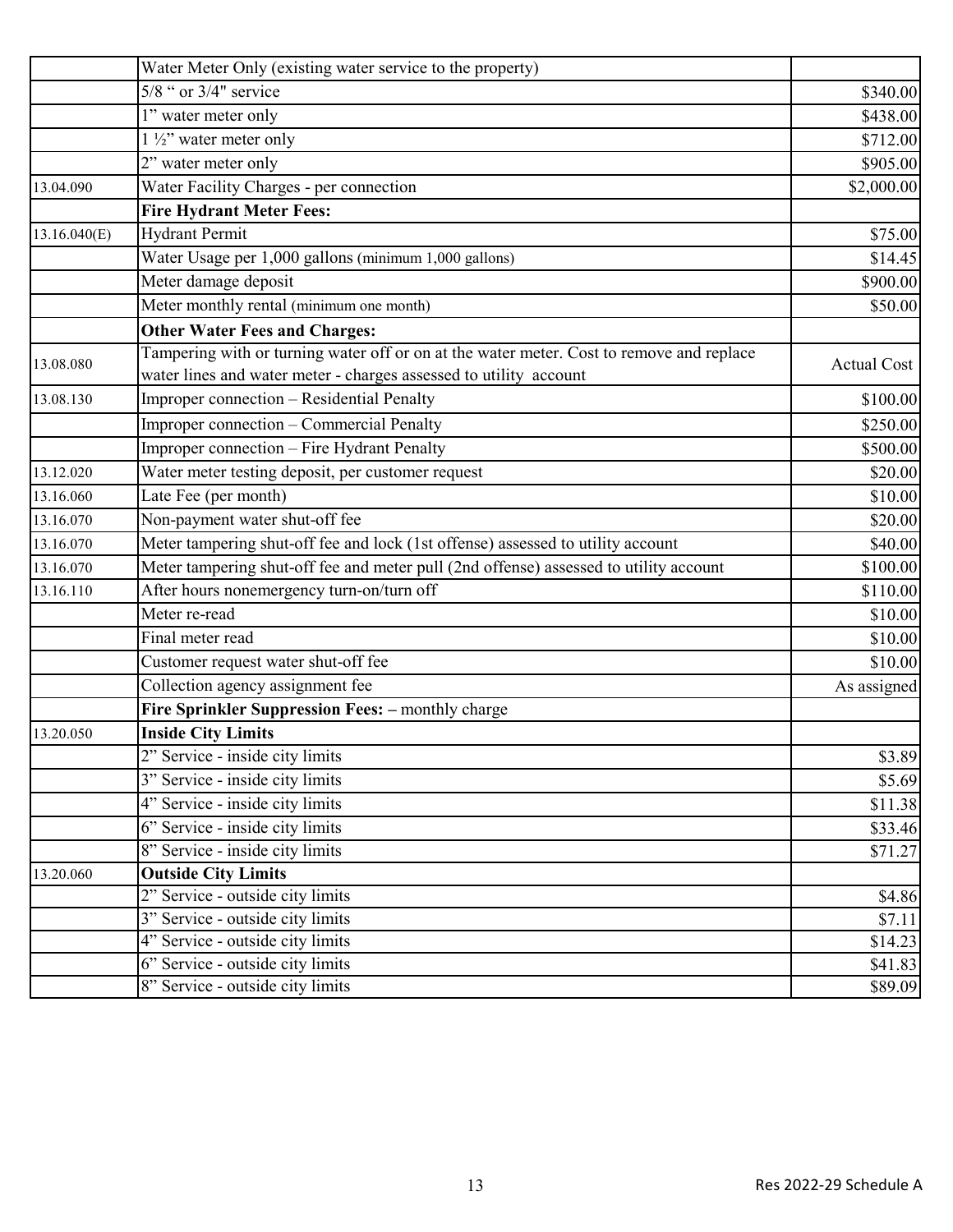## **City of Toppenish MASTER FEE SCHEDULE** Resolution 2022-29 Schedule B

| ICC Building Valuation Data February 2022 - Square Foot Construction Costs |                                                           |                          |        |             |        |              |                    |        |        |                    |
|----------------------------------------------------------------------------|-----------------------------------------------------------|--------------------------|--------|-------------|--------|--------------|--------------------|--------|--------|--------------------|
|                                                                            | Occupancy                                                 | <b>Construction Type</b> |        |             |        |              |                    |        |        |                    |
| <b>Type</b>                                                                | <b>Description</b>                                        | $I\Lambda$               | I B    | <b>II</b> A | II B   | <b>III</b> A | <b>III B</b>       | IV     | VA     | VB                 |
| $A-1$                                                                      | Assembly, theaters with stage                             | 309.06                   | 298.66 | 291.64      | 250.58 | 263.98       | 255.82             | 272.02 | 244.08 | 237.02             |
| $A-1$                                                                      | Assembly, theaters without stage                          | 282.85                   | 272.45 | 265.42      | 254.37 | 327.77       | 229.61             | 245.81 | 218.59 | 210.80             |
| $A-2$                                                                      | Assembly, nightclubs                                      | 237.21                   | 230.23 | 242.56      | 215.36 | 202.99       | 197.40             | 207.69 | 183.68 | 177.40             |
| $A-2$                                                                      | Assembly, restaurants, bars,<br>banquet halls             | 236.31                   | 229.23 | 222.56      | 214.36 | 200.99       | 196.40             | 206.69 | 181.68 | 176.40             |
| $A-3$                                                                      | Assembly, churches                                        | 286.90                   | 276.49 | 269.47      | 258.42 | 242.23       | 243.07             | 249.86 | 223.05 | 215.26             |
| $A-3$                                                                      | Assembly, general, community<br>halls, libraries, museums | 244.77                   | 234.37 | 226.34      | 216.29 | 198.94       | 191.79             | 207.73 | 179.77 | 172.98             |
| $A-4$                                                                      | Assembly, arenas                                          | 281.85                   | 271.45 | 263.42      | 253.37 | 235.77       | 228.61             | 244.81 | 216.59 | 209.80             |
| $\mathbf B$                                                                | <b>Business</b>                                           | 240.90                   | 232.07 | 223.51      | 214.08 | 194.91       | 187.36             | 205.68 | 172.02 | 164.34             |
| E                                                                          | Educational                                               | 257.70                   | 248.89 | 242.35      | 231.09 | 216.47       | 205.54             | 232.92 | 189.21 | 183.31             |
| $F-1$                                                                      | Factory and industrial, moderate<br>hazard                | 144.93                   | 138.11 | 130.39      | 125.40 | 112.49       | 107.10             | 120.02 | 92.69  | 86.88              |
| $F-2$                                                                      | Factory and industrial, low<br>hazard                     | 143.93                   | 137.11 | 130.39      | 125.40 | 112.49       | 106.10             | 119.02 | 92.69  | 85.88              |
| $H-1$                                                                      | High hazard, explosives                                   | 135.29                   | 128.47 | 121.75      | 115.76 | 104.14       | 97.75              | 110.39 |        | 84.34 No permit    |
| $H-2, 3, 4$                                                                | High hazard                                               | 135.29                   | 128.47 | 121.75      | 115.76 | 104.14       | 97.75              | 110.39 | 84.34  | 77.53              |
| $H-5$                                                                      | <b>HPM</b>                                                | 240.90                   | 232.07 | 223.51      | 214.08 | 194.91       | 187.36             | 205.68 | 172.02 | 164.34             |
| $I-1$                                                                      | Institutional, Supervised<br>environment                  | 244.45                   | 236.08 | 229.06      | 219.82 | 202.16       | 196.58             | 220.10 | 181.25 | 175.81             |
| $I-2$                                                                      | Institutional, incapacitated,<br>hospitals, nursing homes | 401.22                   | 392.40 | 383.83      | 374.40 |              | $254.29$ No permit | 366.00 |        | $331.40$ No permit |
| $I-3$                                                                      | Institutional, restrained                                 | 273.40                   | 264.57 | 256.00      | 264.57 | 229.13       | 220.58             | 238.17 | 206.24 | 196.56             |
| $I-4$                                                                      | Institutional, day care facilities                        | 244.45                   | 236.08 | 229.06      | 219.82 | 202.16       | 196.58             | 220.10 | 181.25 | 175.81             |
| $\mathbf{M}$                                                               | Mercantile                                                | 177.02                   | 196.94 | 163.27      | 155.07 | 142.48       | 137.88             | 147.40 | 123.17 | 177.89             |
| $R-1$                                                                      | Residential, hotels                                       | 246.94                   | 238.56 | 231.54      | 222.30 | 204.35       | 198.77             | 222.58 | 183.44 | 178.00             |
| $R-2$                                                                      | Residential, multifamily                                  | 206.81                   | 198.43 | 191.41      | 182.17 | 165.41       | 159.83             | 182.46 | 144.50 | 139.06             |
| $R-3$                                                                      | Residential, one and two-family                           | 192.85                   | 187.37 | 182.53      | 178.04 | 172.85       | 166.59             | 175.01 | 160.35 | 150.87             |
| $R-4$                                                                      | Residential, care or assisted<br>living facilities        | 244.45                   | 236.08 | 229.06      | 219.82 | 202.16       | 196.58             | 220.10 | 181.25 | 175.81             |
| $S-1$                                                                      | Storage, moderate hazard                                  | 134.29                   | 127.47 | 119.75      | 114.76 | 102.14       | 96.75              | 109.39 | 82.34  | 76.53              |
| $S-2$                                                                      | Storage, low hazard                                       | 133.29                   | 126.47 | 119.75      | 113.76 | 102.14       | 95.75              | 108.39 | 82.34  | 75.53              |
| $\mathbf U$                                                                | Utility, miscellaneous                                    | 104.98                   | 99.04  | 93.31       | 89.21  | 80.44        | 74.45              | 85.33  | 63.42  | 60.43              |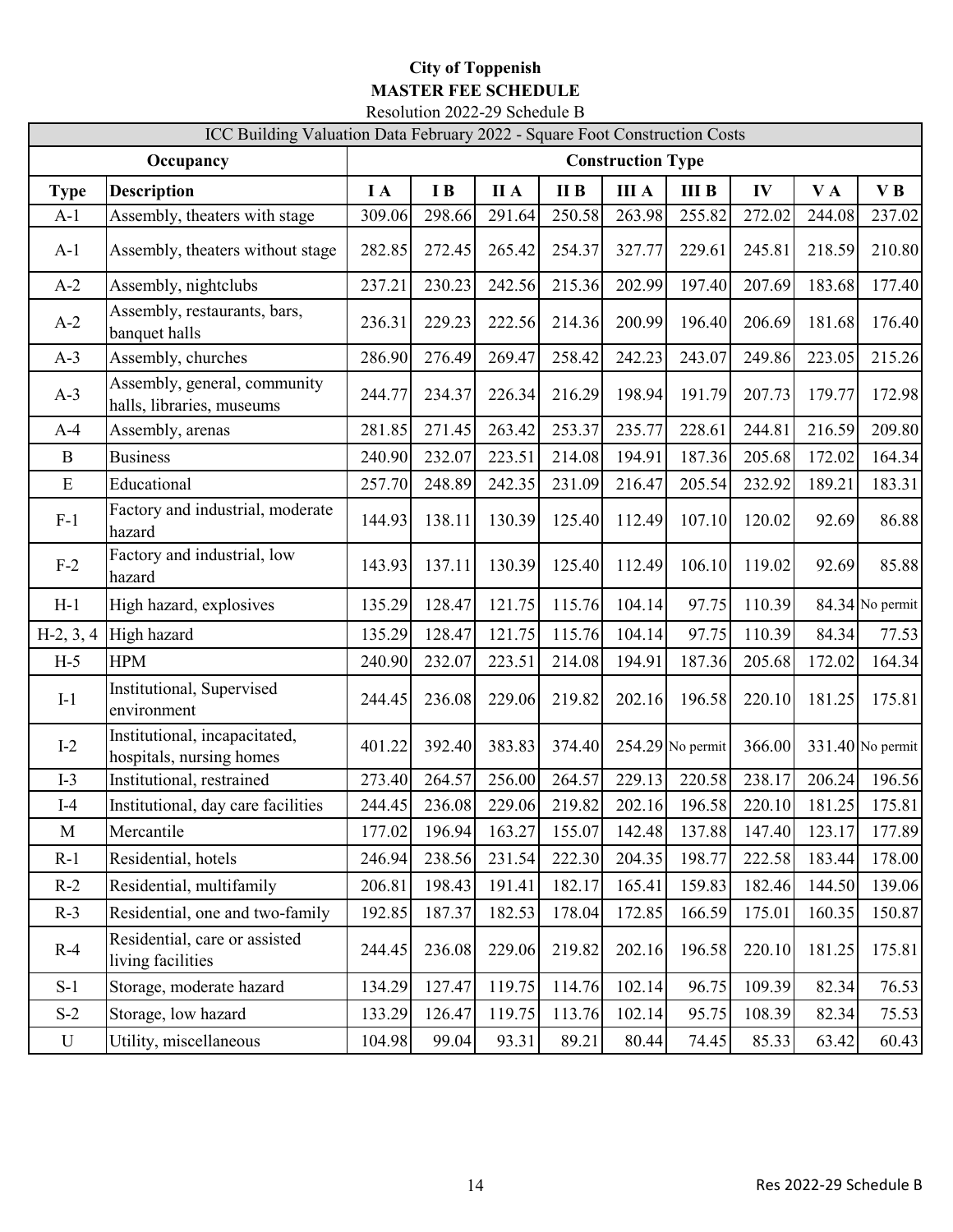**Remodel or Repair Valuation** Remodel or repair valuation is based on the following table. When the construction does not fit into the table, the estimated value or work provided by the applicant or contractor will be used.

|                             |                  | <b>DEFINITION</b>                                                                                                                                                                                                             |
|-----------------------------|------------------|-------------------------------------------------------------------------------------------------------------------------------------------------------------------------------------------------------------------------------|
| <b>Extent of Alteration</b> | % of Building    |                                                                                                                                                                                                                               |
|                             | <b>Valuation</b> | <b>Examples</b>                                                                                                                                                                                                               |
|                             | 25%              | . Work involving less than 25% of the structure                                                                                                                                                                               |
| Minor                       |                  | •Replacement of up to 25% of windows                                                                                                                                                                                          |
|                             |                  | •Minor remodel of one or two rooms                                                                                                                                                                                            |
|                             |                  | •Incidental or limited structural work                                                                                                                                                                                        |
|                             | 50%              | . Work involving up to 50% of the structure                                                                                                                                                                                   |
|                             |                  | •Replacement of up to 50% of the windows                                                                                                                                                                                      |
| Major                       |                  | • Addition, removal or moving of many walls                                                                                                                                                                                   |
|                             |                  | •Major interior remodel leaving some walls in place                                                                                                                                                                           |
|                             |                  | •Some exterior or structural changes                                                                                                                                                                                          |
| Full                        | 75%              | •Demolition of non-structural features leaving a structural shell<br>• Significant structural upgrade or repair<br>ex. Roof truss, floor joists, foundation<br>·Significant interior changes<br>•Significant exterior changes |

The square foot will be calculated on the combined floor area where the alterations will be made.

The percentage of building valuation based on City of Toppenish Fee Schedule.

If the work cannot be categorized in the table, the valuation may also be based on the contractors valuation of work.

| <b>Residential Construction</b> |                                                                                     |          |  |  |
|---------------------------------|-------------------------------------------------------------------------------------|----------|--|--|
| $R-3$                           | Residential, one and two-family                                                     | \$150.87 |  |  |
| $R-3$                           | Attics (walk around) unfinished storage only for R-3 only                           | \$43.26  |  |  |
| $R-3$                           | Basement (unfinished) for R-3 only                                                  | \$27.63  |  |  |
| $R-3$                           | Enclosed sleeping or service porch for R-3 only                                     | \$80.10  |  |  |
| $R-3$                           | Balcony for R-3 only                                                                | \$44.76  |  |  |
| $R-3$                           | Conversion of attached garage into living space for R-3 only                        | \$87.28  |  |  |
| $R-3$                           | Deck—no cover for R-3only                                                           | \$13.76  |  |  |
| $R-3$                           | Porches or deck covers for R-3 only                                                 | \$43.00  |  |  |
| $R-3$                           | Footings/Stem wall (replacement or for moved building—per lineal foot) for R-3 only | \$60.19  |  |  |
| U                               | Residential Carport—open all sides for R-3 only for R-3 only                        | \$35.59  |  |  |
| $\mathbf U$                     | Carport—partially enclosed (one or more walls) for R-3 only                         | \$43.86  |  |  |
| U                               | Garage—private use (wood frame and pole type) for R-3 only                          | \$69.25  |  |  |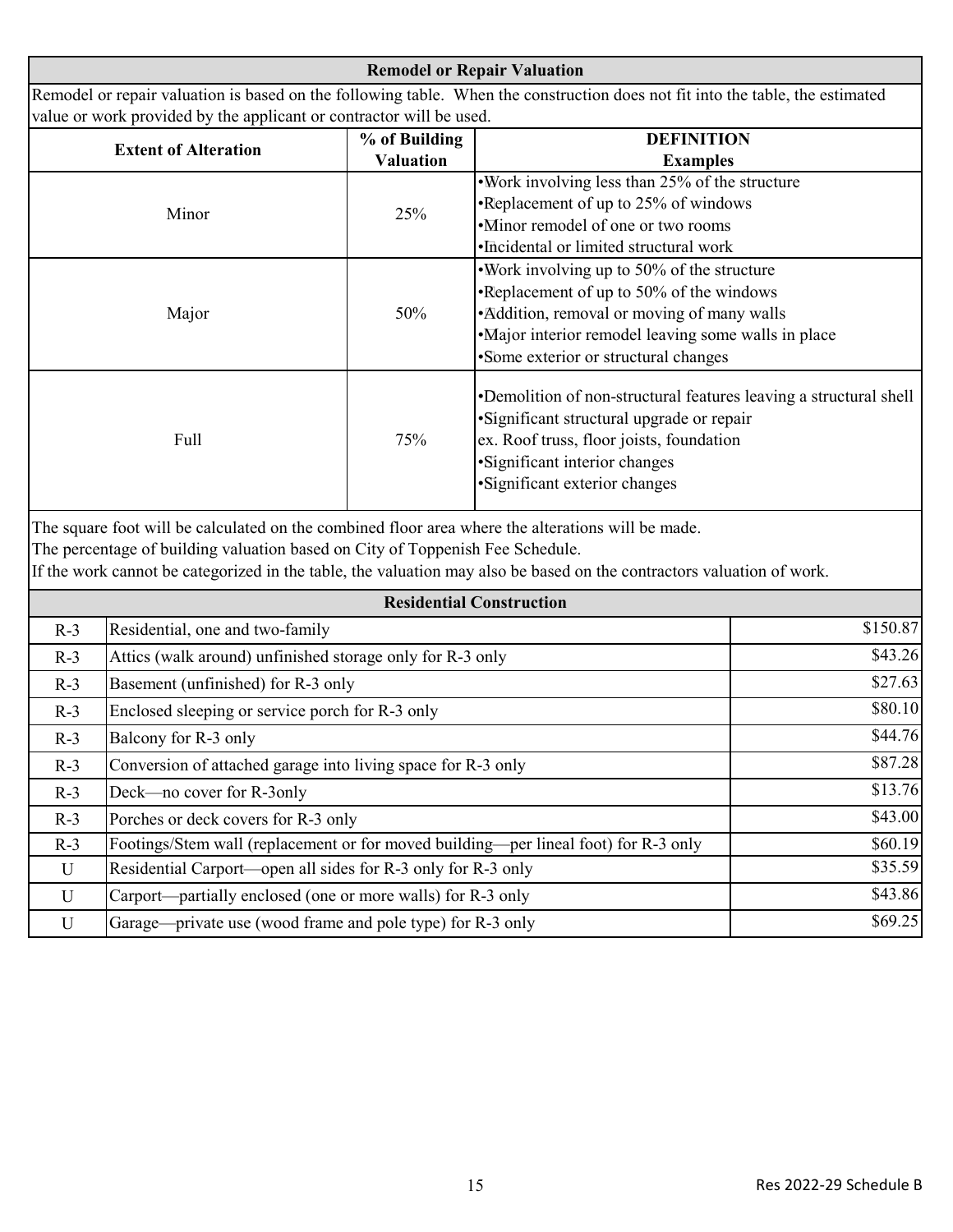| <b>Mechanical Permits</b>                                                                       |          |  |  |  |
|-------------------------------------------------------------------------------------------------|----------|--|--|--|
| <b>Base Mechanical Permit Fee</b>                                                               | \$30.00  |  |  |  |
| Mechanical Unit Fees: Unit fees are in addition to Base Mechanical Permit for any installation, | Unit Fee |  |  |  |
| replacement, or relocation, per unit                                                            |          |  |  |  |
| A/C Unit                                                                                        | \$10.36  |  |  |  |
| Air Handling Unit <10,000 CFM                                                                   | \$13.54  |  |  |  |
| Air Handling Unit >10,000 CFM                                                                   | \$18.41  |  |  |  |
| Commercial Incinerator                                                                          | \$104.37 |  |  |  |
| Domestic Incinerator                                                                            | \$25.85  |  |  |  |
| Dryer Vent                                                                                      | \$10.36  |  |  |  |
| Electric, Baseboard, or Suspended Heaters                                                       | \$17.51  |  |  |  |
| <b>Evaporative Cooler</b>                                                                       | \$13.54  |  |  |  |
| Exhaust/Vent Fan (bath, kitchen, laundry)                                                       | \$10.36  |  |  |  |
| Furnace/Htr <100,000 BTU                                                                        | \$17.51  |  |  |  |
| Furnace/Htr >100,000 BTU                                                                        | \$20.69  |  |  |  |
| Gas Boiler <100,000 BTU                                                                         | \$17.58  |  |  |  |
| Gas Boiler >100,001 <500,000 BTU                                                                | \$29.38  |  |  |  |
| Gas Boiler >500,001 <1,000,000 BTU                                                              | \$39.00  |  |  |  |
| Gas Boiler >1,000,001 <1,750,000 BTU                                                            | \$53.18  |  |  |  |
| Gas Boiler >1,750,001 BTU                                                                       | \$89.02  |  |  |  |
| Gas Fireplace/Log/Heat Stove                                                                    | \$17.51  |  |  |  |
| Gas Grill                                                                                       | \$10.36  |  |  |  |
| Gas Piping 1-4 outlets                                                                          | \$8.04   |  |  |  |
| Gas Piping 5+ each additional                                                                   | \$3.20   |  |  |  |
| <b>Gas Range</b>                                                                                | \$10.36  |  |  |  |
| Haz Piping 1-4 outlets                                                                          | \$5.00   |  |  |  |
| Haz Piping 5+ outlets, each                                                                     | \$2.50   |  |  |  |
| <b>Heat Pump</b>                                                                                | \$10.36  |  |  |  |
| LP Tank/Residential <125 gal                                                                    | \$10.36  |  |  |  |
| Miscellaneous                                                                                   | \$10.36  |  |  |  |
| Non Haz Piping 1-4 outlets                                                                      | \$5.00   |  |  |  |
| Non Haz Piping 5+ outlets, each                                                                 | \$2.50   |  |  |  |
| Pellet Stove                                                                                    | \$37.06  |  |  |  |
| Refrigeration systems                                                                           | \$18.00  |  |  |  |
| Repair/Alt./Addn. to a listed appliance                                                         | \$19.45  |  |  |  |
| <b>Residential Tank Abandoned</b>                                                               | \$23.86  |  |  |  |
| Supplemental Permit Fee                                                                         | \$7.29   |  |  |  |
| Type I/II Commercial Hood                                                                       | \$17.51  |  |  |  |
|                                                                                                 |          |  |  |  |